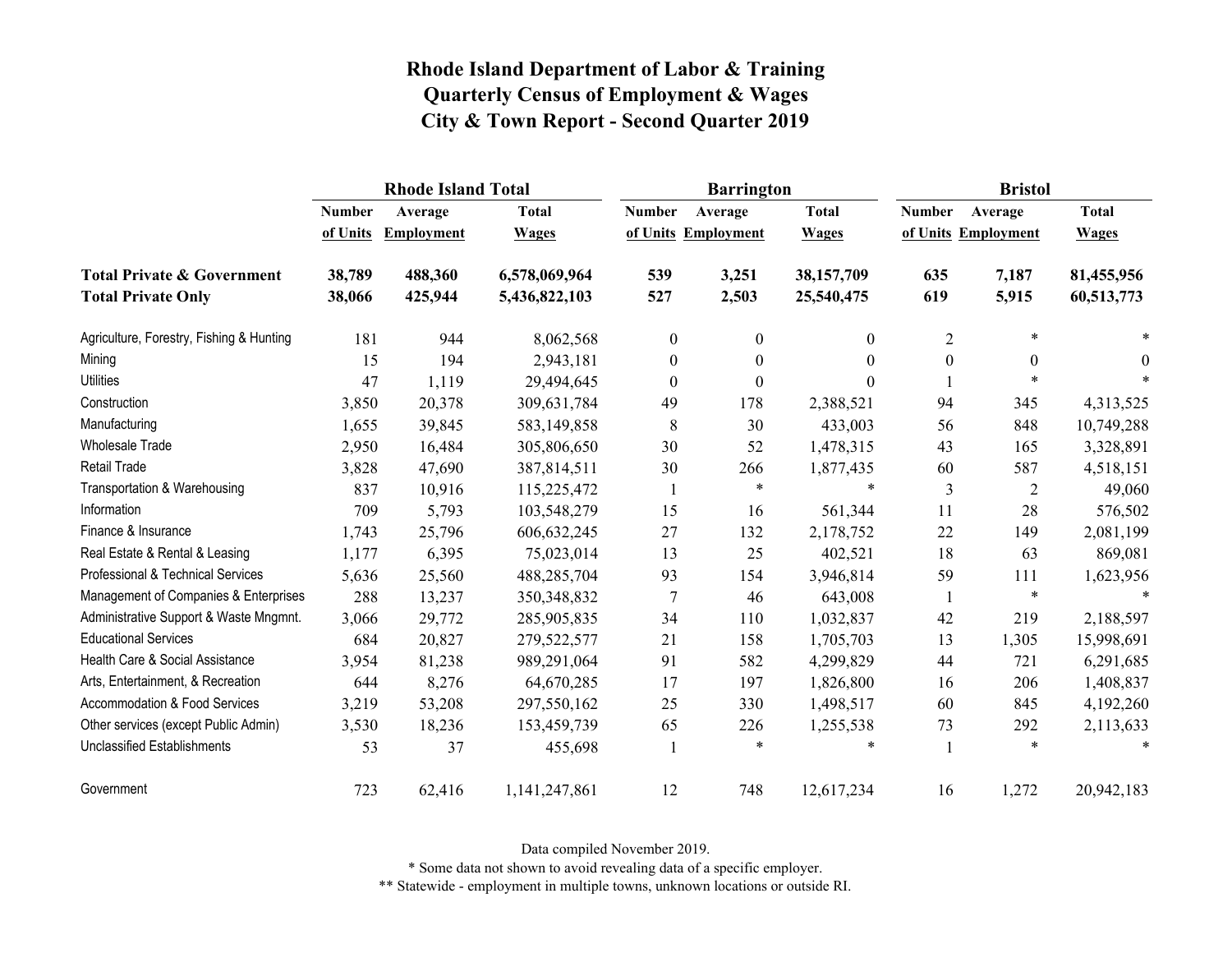|                                          |                  | <b>Burrillville</b> |                  |               | <b>Central Falls</b> |                  | <b>Charlestown</b> |                     |              |
|------------------------------------------|------------------|---------------------|------------------|---------------|----------------------|------------------|--------------------|---------------------|--------------|
|                                          | <b>Number</b>    | Average             | <b>Total</b>     | <b>Number</b> | Average              | <b>Total</b>     | <b>Number</b>      | Average             | <b>Total</b> |
|                                          |                  | of Units Employment | <b>Wages</b>     |               | of Units Employment  | <b>Wages</b>     |                    | of Units Employment | <b>Wages</b> |
| <b>Total Private &amp; Government</b>    | 319              | 3,709               | 41,729,641       | 308           | 3,061                | 33,127,802       | 239                | 1,677               | 18,320,336   |
| <b>Total Private Only</b>                | 303              | 2,795               | 29,540,070       | 299           | 2,408                | 22,870,120       | 224                | 1,455               | 15,705,144   |
| Agriculture, Forestry, Fishing & Hunting | $\overline{2}$   | $\ast$              | $\ast$           |               | $\ast$               | *                | $\overline{2}$     | *                   |              |
| Mining                                   | $\mathbf{0}$     | $\overline{0}$      | 0                | $\theta$      | $\theta$             | $\theta$         |                    | $\ast$              |              |
| <b>Utilities</b>                         | 2                | $\ast$              |                  | $\Omega$      | 0                    | ∩                | $\theta$           | $\theta$            | $\theta$     |
| Construction                             | 72               | 281                 | 4,259,631        | 57            | 185                  | 1,916,122        | 51                 | 173                 | 2,324,424    |
| Manufacturing                            | 13               | 666                 | 9,751,585        | 27            | 563                  | 6,020,864        | 3                  | 252                 | 3,493,930    |
| <b>Wholesale Trade</b>                   | 20               | 70                  | 1,091,716        | 3             | 24                   | 367,055          | 11                 | 20                  | 486,349      |
| <b>Retail Trade</b>                      | 19               | 165                 | 1,103,490        | 46            | 257                  | 1,950,852        | 21                 | 141                 | 1,033,171    |
| Transportation & Warehousing             | 3                | 58                  | 451,130          | 14            | 34                   | 264,750          | $\overline{2}$     | $\ast$              | $\ast$       |
| Information                              | 5                | 28                  | 207,454          |               | *                    | $\ast$           | 6                  | 27                  | 202,519      |
| Finance & Insurance                      | 6                | 11                  | 140,643          | 6             | 31                   | 307,838          | 10                 | 90                  | 1,541,951    |
| Real Estate & Rental & Leasing           |                  | 8                   | 50,970           |               | 22                   | 180,991          | 9                  | 38                  | 561,996      |
| Professional & Technical Services        | 31               | 59                  | 1,142,569        | 10            | 27                   | 213,412          | 20                 | 46                  | 1,002,988    |
| Management of Companies & Enterprises    | $\boldsymbol{0}$ | $\boldsymbol{0}$    | $\boldsymbol{0}$ | $\mathbf{0}$  | $\boldsymbol{0}$     | $\boldsymbol{0}$ | $\boldsymbol{0}$   | $\boldsymbol{0}$    | $\mathbf{0}$ |
| Administrative Support & Waste Mngmnt.   | 23               | 118                 | 1,206,056        | 19            | 234                  | 3,500,350        | 19                 | 65                  | 573,753      |
| <b>Educational Services</b>              | $\overline{4}$   | 10                  | 19,429           | 3             | 232                  | 2,727,387        | 3                  | $\ast$              |              |
| Health Care & Social Assistance          | 28               | 577                 | 5,506,660        | 38            | 407                  | 3,258,427        | 19                 | 209                 | 2,105,633    |
| Arts, Entertainment, & Recreation        | 6                | 65                  | 266,275          | $\mathbf{0}$  | $\boldsymbol{0}$     | $\boldsymbol{0}$ | 3                  | 33                  | 438,231      |
| Accommodation & Food Services            | 27               | 500                 | 2,080,460        | 39            | 281                  | 1,417,106        | 22                 | 300                 | 1,531,631    |
| Other services (except Public Admin)     | 35               | 122                 | 1,193,618        | 27            | 102                  | 695,020          | 22                 | 40                  | 231,292      |
| <b>Unclassified Establishments</b>       | $\theta$         | $\theta$            | 0                |               | $\ast$               | *                | $\boldsymbol{0}$   | $\theta$            | $\theta$     |
| Government                               | 16               | 915                 | 12,189,571       | 9             | 654                  | 10,257,682       | 15                 | 222                 | 2,615,192    |

Data compiled November 2019.

\* Some data not shown to avoid revealing data of a specific employer.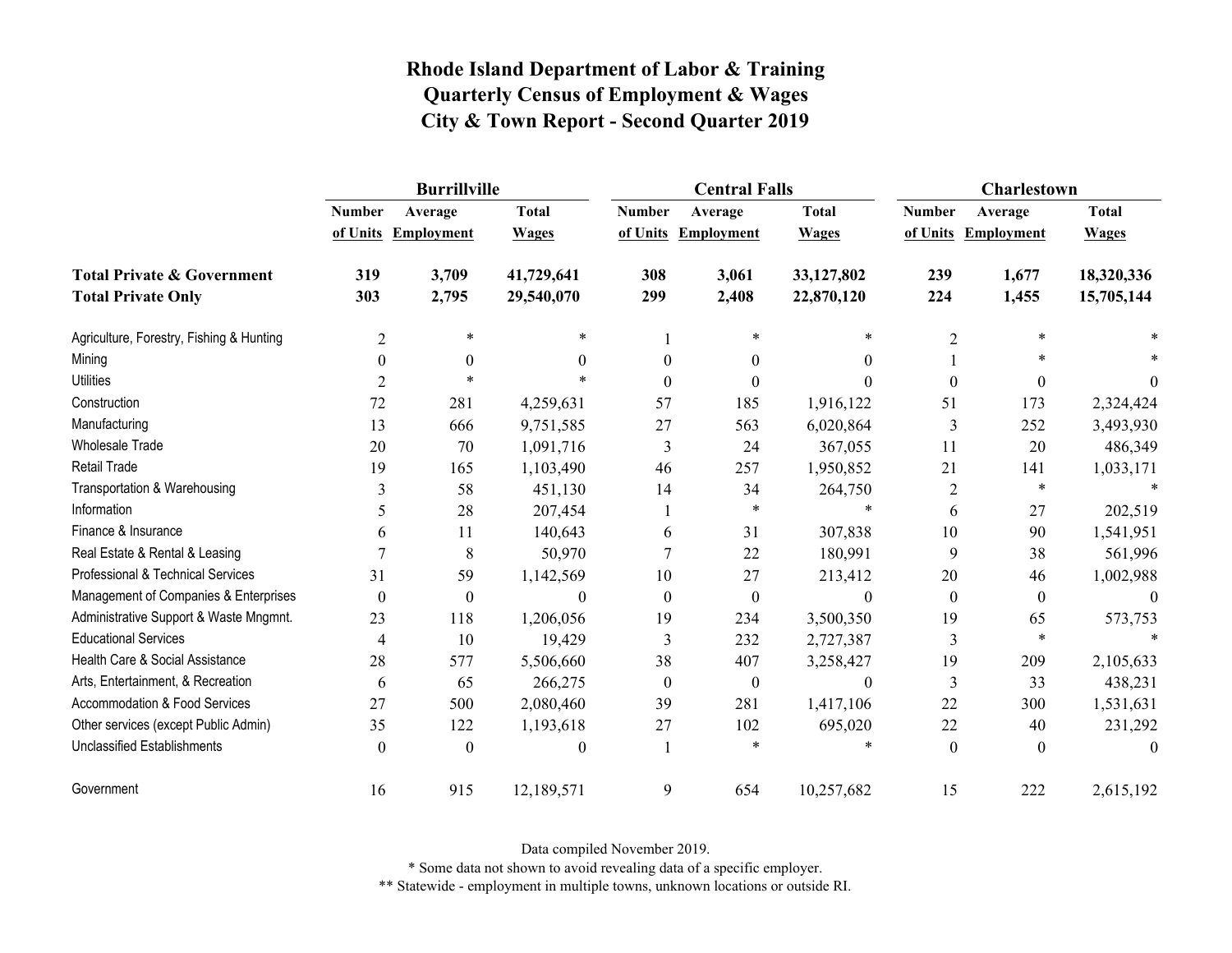|                                          | Coventry       |                   |                  |                  | <b>Cranston</b>   |              | Cumberland     |                   |              |
|------------------------------------------|----------------|-------------------|------------------|------------------|-------------------|--------------|----------------|-------------------|--------------|
|                                          | <b>Number</b>  | Average           | <b>Total</b>     | <b>Number</b>    | Average           | <b>Total</b> | <b>Number</b>  | Average           | <b>Total</b> |
|                                          | of Units       | <b>Employment</b> | <b>Wages</b>     | of Units         | <b>Employment</b> | <b>Wages</b> | of Units       | <b>Employment</b> | <b>Wages</b> |
| <b>Total Private &amp; Government</b>    | 730            | 8,083             | 81,593,594       | 2,644            | 35,916            | 439,148,377  | 949            | 12,040            | 166,128,805  |
| <b>Total Private Only</b>                | 714            | 6,808             | 64,760,543       | 2,606            | 29,487            | 304,899,307  | 936            | 10,859            | 144,884,116  |
| Agriculture, Forestry, Fishing & Hunting | 3              | 9                 | 45,581           | 14               | 65                | 527,417      |                | $\ast$            | $\ast$       |
| Mining                                   | $\theta$       | $\boldsymbol{0}$  | $\boldsymbol{0}$ | $\overline{2}$   | $\ast$            | ∗            |                | *                 |              |
| <b>Utilities</b>                         |                | $\ast$            | $\ast$           | $\boldsymbol{0}$ | $\boldsymbol{0}$  | $\mathbf{0}$ | $\overline{2}$ | $\ast$            |              |
| Construction                             | 128            | 509               | 5,531,000        | 238              | 1,156             | 16,974,416   | 125            | 816               | 12,700,919   |
| Manufacturing                            | 32             | 534               | 9,723,069        | 143              | 3,624             | 47,186,138   | 33             | 1,573             | 20,104,640   |
| <b>Wholesale Trade</b>                   | 34             | 295               | 5,622,100        | 167              | 1,652             | 24,186,001   | 63             | 676               | 12,204,731   |
| <b>Retail Trade</b>                      | 92             | 1,747             | 12,629,564       | 306              | 4,888             | 40,954,425   | 83             | 958               | 7,774,850    |
| Transportation & Warehousing             | 11             | 166               | 1,148,404        | 71               | 760               | 8,080,885    | 23             | 767               | 7,684,891    |
| Information                              | 7              | 12                | 253,354          | 32               | 295               | 4,908,753    | 11             | 100               | 1,866,972    |
| Finance & Insurance                      | 24             | 96                | 1,130,428        | 146              | 788               | 13,966,639   | 42             | 165               | 2,456,792    |
| Real Estate & Rental & Leasing           | 16             | 55                | 527,109          | 84               | 358               | 5,932,075    | 38             | 127               | 1,642,173    |
| Professional & Technical Services        | 58             | 285               | 4,409,356        | 308              | 2,274             | 37,270,806   | 146            | 339               | 6,736,184    |
| Management of Companies & Enterprises    | 5              | 47                | 701,161          | 13               | 94                | 2,076,330    | 12             | 1,263             | 31,762,537   |
| Administrative Support & Waste Mngmnt.   | 60             | 471               | 4,170,941        | 198              | 3,282             | 27,159,144   | 62             | 1,173             | 13,699,197   |
| <b>Educational Services</b>              | 11             | 93                | 559,643          | 35               | 299               | 1,699,843    | 20             | 281               | 3,000,344    |
| Health Care & Social Assistance          | 81             | 1,295             | 12,098,635       | 341              | 4,387             | 40,258,734   | 97             | 823               | 8,114,956    |
| Arts, Entertainment, & Recreation        | 6              | 23                | 110,518          | 36               | 428               | 2,341,908    | 13             | 99                | 389,247      |
| <b>Accommodation &amp; Food Services</b> | 61             | 856               | 4,009,553        | 212              | 3,468             | 16,860,379   | 66             | 850               | 4,161,875    |
| Other services (except Public Admin)     | 84             | 304               | 1,972,108        | 257              | 1,641             | 13,898,246   | 97             | 595               | 5,524,017    |
| <b>Unclassified Establishments</b>       | $\overline{0}$ | $\theta$          | $\boldsymbol{0}$ | 3                | *                 | ∗            | 1              | $\ast$            | $\ast$       |
| Government                               | 16             | 1,275             | 16,833,051       | 38               | 6,429             | 134,249,070  | 13             | 1,181             | 21,244,689   |

Data compiled November 2019.

\* Some data not shown to avoid revealing data of a specific employer.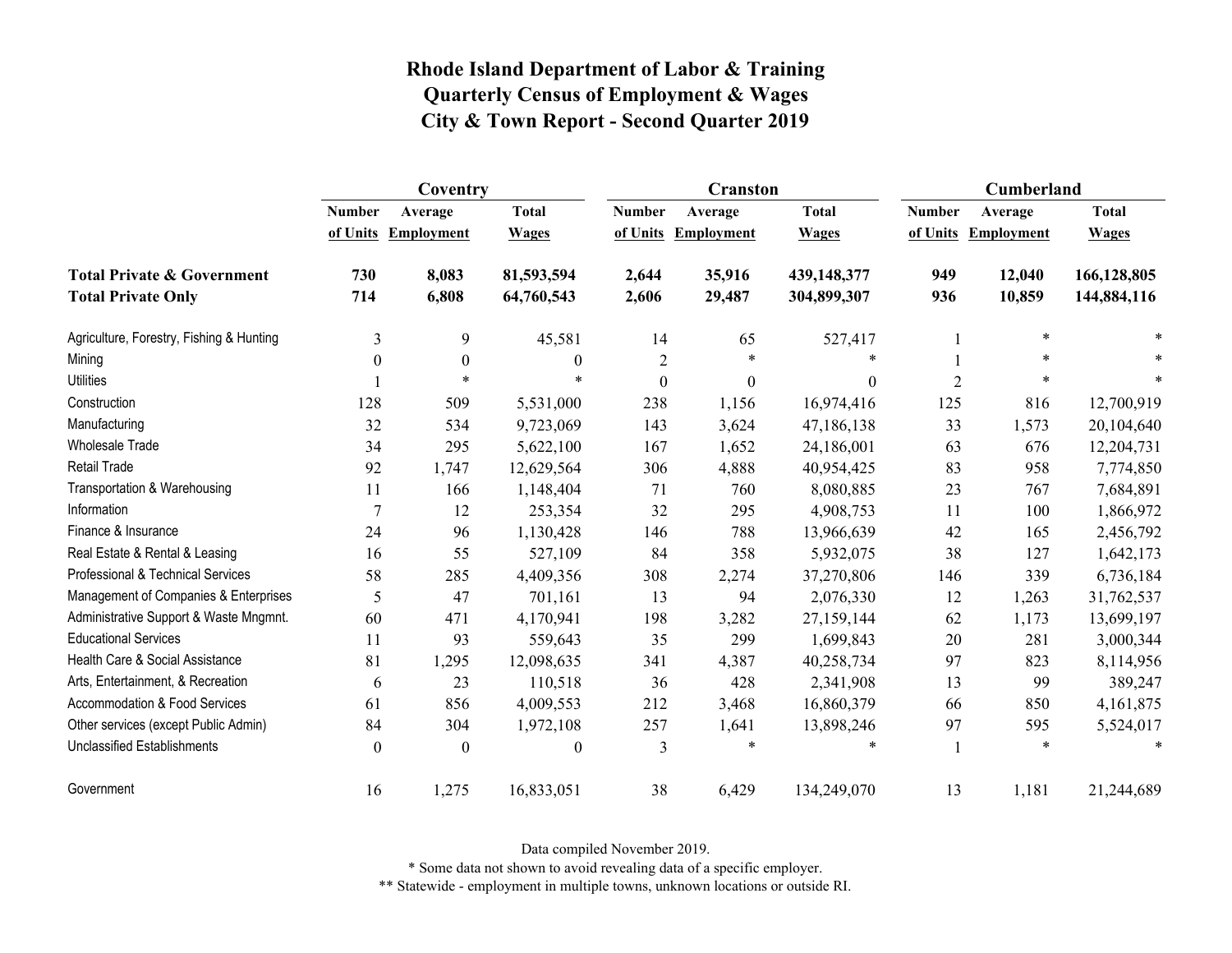|                                          | <b>East Greenwich</b> |                   |              | <b>East Providence</b> |                     | <b>Exeter</b> |                  |                     |              |
|------------------------------------------|-----------------------|-------------------|--------------|------------------------|---------------------|---------------|------------------|---------------------|--------------|
|                                          | <b>Number</b>         | Average           | <b>Total</b> | <b>Number</b>          | Average             | <b>Total</b>  | <b>Number</b>    | Average             | <b>Total</b> |
|                                          | of Units              | <b>Employment</b> | <b>Wages</b> |                        | of Units Employment | <b>Wages</b>  |                  | of Units Employment | <b>Wages</b> |
| <b>Total Private &amp; Government</b>    | 821                   | 8,661             | 100,428,252  | 1,510                  | 21,478              | 251,022,528   | 193              | 1,529               | 15,603,944   |
| <b>Total Private Only</b>                | 808                   | 8,016             | 88,591,034   | 1,494                  | 19,854              | 226,724,933   | 188              | 1,443               | 14,627,620   |
| Agriculture, Forestry, Fishing & Hunting | $\overline{2}$        | $\ast$            | $\ast$       |                        | *                   | $\ast$        | 6                | 48                  | 321,426      |
| Mining                                   | $\boldsymbol{0}$      | $\boldsymbol{0}$  | $\mathbf{0}$ | $\boldsymbol{0}$       | $\boldsymbol{0}$    | $\mathbf{0}$  | $\boldsymbol{0}$ | $\boldsymbol{0}$    | $\theta$     |
| <b>Utilities</b>                         | $\overline{2}$        | $\ast$            | $\ast$       | $\theta$               | $\theta$            | $\Omega$      | $\theta$         | $\mathbf{0}$        | $\theta$     |
| Construction                             | 44                    | 195               | 2,765,664    | 180                    | 873                 | 13,348,348    | 42               | 117                 | 1,278,800    |
| Manufacturing                            | 23                    | 279               | 4,215,727    | 84                     | 2,284               | 29,530,552    | 9                | 42                  | 730,765      |
| Wholesale Trade                          | 50                    | 171               | 4,270,978    | 91                     | 1,134               | 16,371,229    | 11               | 30                  | 395,723      |
| <b>Retail Trade</b>                      | 58                    | 881               | 7,632,257    | 131                    | 1,754               | 18,426,766    | 12               | 89                  | 855,906      |
| Transportation & Warehousing             | 6                     | 93                | 672,221      | 31                     | 362                 | 3,290,996     | 4                | 109                 | 754,397      |
| Information                              | 14                    | 79                | 3,163,618    | 15                     | 330                 | 5,635,829     | 3                | 8                   | 71,272       |
| Finance & Insurance                      | 56                    | 347               | 7,039,803    | 101                    | 2,472               | 38,329,320    | 4                | 7                   | 84,599       |
| Real Estate & Rental & Leasing           | 32                    | 52                | 501,196      | 42                     | 200                 | 2,252,599     | $\tau$           | 10                  | 529,443      |
| Professional & Technical Services        | 157                   | 677               | 11,389,769   | 209                    | 1,130               | 19,570,654    | 20               | 273                 | 4,047,934    |
| Management of Companies & Enterprises    | 8                     | 364               | 7,488,886    | 10                     | 60                  | 1,218,748     | -1               | $\ast$              | $\ast$       |
| Administrative Support & Waste Mngmnt.   | 47                    | 376               | 3,301,069    | 116                    | 1,014               | 9,299,754     | 21               | 157                 | 1,959,617    |
| <b>Educational Services</b>              | 14                    | 717               | 7,420,118    | 26                     | 422                 | 4,058,940     | $\overline{2}$   | $\ast$              |              |
| Health Care & Social Assistance          | 131                   | 1,713             | 17,584,789   | 170                    | 4,671               | 47,872,053    | 11               | 236                 | 1,807,988    |
| Arts, Entertainment, & Recreation        | 11                    | 96                | 417,510      | 32                     | 660                 | 3,518,786     | 6                | 47                  | 303,274      |
| <b>Accommodation &amp; Food Services</b> | 78                    | 1,621             | 8,001,076    | 118                    | 1,796               | 8,305,748     | 16               | 208                 | 1,070,998    |
| Other services (except Public Admin)     | 75                    | 327               | 2,310,201    | 136                    | 691                 | 5,675,406     | 13               | 50                  | 385,271      |
| <b>Unclassified Establishments</b>       | $\boldsymbol{0}$      | $\boldsymbol{0}$  | $\mathbf{0}$ | 1                      | *                   |               | $\mathbf{0}$     | $\mathbf{0}$        | $\theta$     |
| Government                               | 13                    | 645               | 11,837,218   | 16                     | 1,624               | 24,297,595    | 5                | 86                  | 976,324      |

Data compiled November 2019.

\* Some data not shown to avoid revealing data of a specific employer.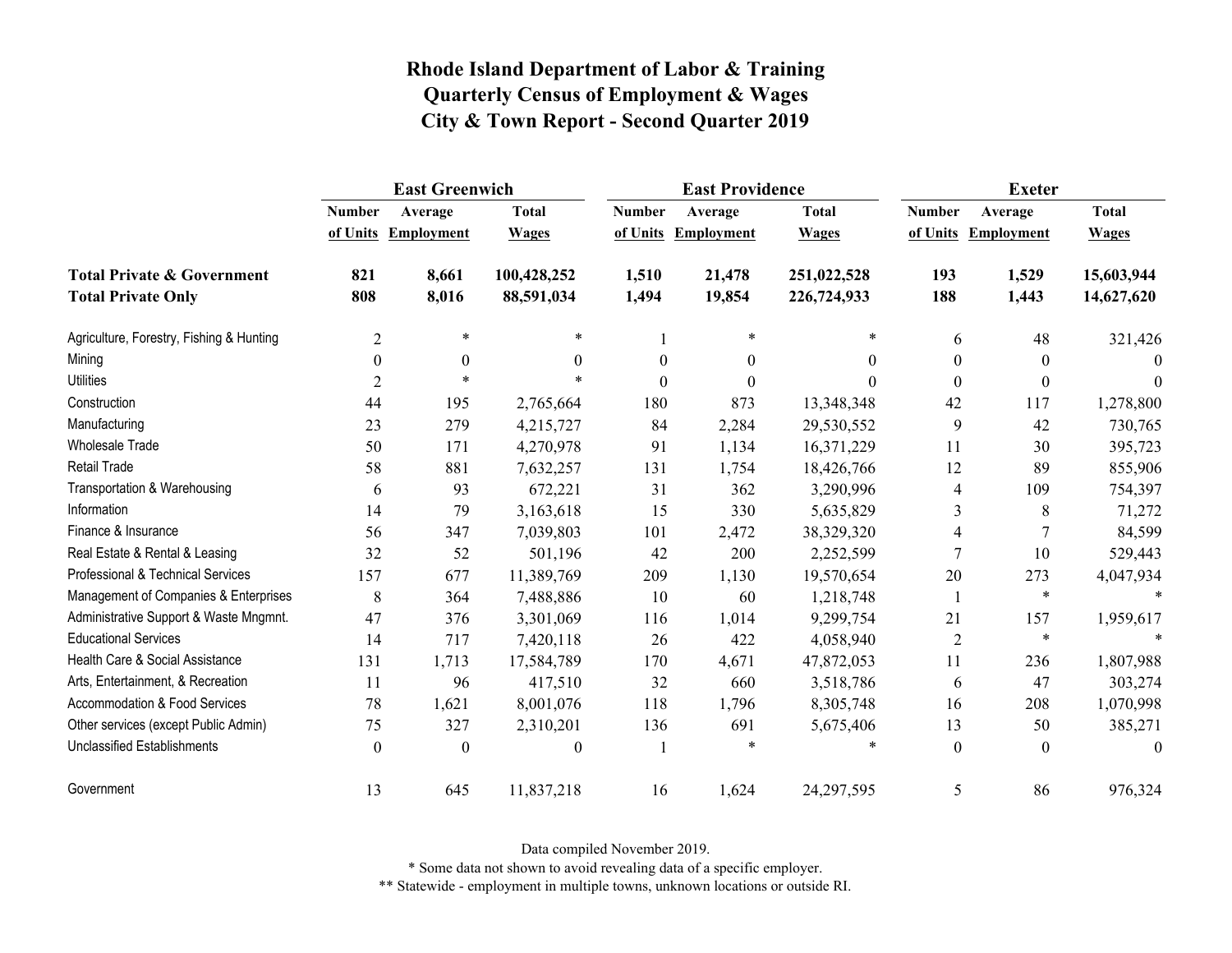|                                          | Foster           |                     |              |                | Glocester           |                  | Hopkinton        |                     |              |  |
|------------------------------------------|------------------|---------------------|--------------|----------------|---------------------|------------------|------------------|---------------------|--------------|--|
|                                          | <b>Number</b>    | Average             | <b>Total</b> | <b>Number</b>  | Average             | <b>Total</b>     | <b>Number</b>    | Average             | <b>Total</b> |  |
|                                          |                  | of Units Employment | <b>Wages</b> |                | of Units Employment | <b>Wages</b>     |                  | of Units Employment | <b>Wages</b> |  |
| <b>Total Private &amp; Government</b>    | 99               | 457                 | 4,044,264    | 216            | 1,626               | 17,812,721       | 209              | 1,271               | 15,665,860   |  |
| <b>Total Private Only</b>                | 93               | 354                 | 2,604,806    | 199            | 1,141               | 9,599,660        | 197              | 1,143               | 14, 135, 759 |  |
| Agriculture, Forestry, Fishing & Hunting | $\overline{2}$   | $\ast$              | *            | $\overline{2}$ | $\ast$              | *                | 6                | 6                   | 26,740       |  |
| Mining                                   | $\boldsymbol{0}$ | $\boldsymbol{0}$    | 0            | $\overline{0}$ | 0                   | $\theta$         |                  | $\ast$              |              |  |
| <b>Utilities</b>                         | $\theta$         | $\theta$            | 0            | $\Omega$       | 0                   | 0                | $\Omega$         | $\theta$            |              |  |
| Construction                             | 20               | 46                  | 524,212      | 58             | 142                 | 1,615,371        | 54               | 188                 | 2,352,268    |  |
| Manufacturing                            | $\overline{2}$   | *                   | $\ast$       | 4              | 30                  | 325,781          | 18               | 360                 | 6,417,297    |  |
| <b>Wholesale Trade</b>                   | 5                | 8                   | 184,725      | 4              | 3                   | 74,219           | 8                | 16                  | 421,179      |  |
| <b>Retail Trade</b>                      | 8                | 32                  | 169,359      | 19             | 197                 | 1,173,712        | 19               | 110                 | 800,348      |  |
| Transportation & Warehousing             | 5                | 40                  | 343,174      | 6              | 66                  | 606,047          | $\boldsymbol{0}$ | $\boldsymbol{0}$    |              |  |
| Information                              |                  | 12                  | 48,030       | 4              | 22                  | 96,569           | 3                | 17                  | 59,343       |  |
| Finance & Insurance                      |                  | $\ast$              | $\ast$       | 9              | 25                  | 282,577          | 5                | 5                   | 107,256      |  |
| Real Estate & Rental & Leasing           | $\theta$         | $\boldsymbol{0}$    | 0            | 5              | 8                   | 83,489           |                  | *                   | $\ast$       |  |
| Professional & Technical Services        | 12               | 17                  | 156,470      | 14             | 76                  | 1,515,781        | 12               | 35                  | 581,229      |  |
| Management of Companies & Enterprises    |                  | $\ast$              | $\ast$       | $\theta$       | $\boldsymbol{0}$    | $\boldsymbol{0}$ |                  | $\ast$              | $\ast$       |  |
| Administrative Support & Waste Mngmnt.   | 10               | 13                  | 119,396      | 14             | 65                  | 527,265          | 18               | 43                  | 437,068      |  |
| <b>Educational Services</b>              |                  | $\ast$              | $\ast$       | $\overline{2}$ | $\ast$              | $\ast$           |                  | $\ast$              |              |  |
| Health Care & Social Assistance          |                  | 50                  | 330,924      | 19             | 234                 | 1,752,500        | 19               | 170                 | 1,703,365    |  |
| Arts, Entertainment, & Recreation        | 3                | 51                  | 243,886      | 3              | 19                  | 153,723          | 6                | 58                  | 196,534      |  |
| <b>Accommodation &amp; Food Services</b> | 6                | 35                  | 118,693      | 19             | 204                 | 858,910          | 10               | 84                  | 440,694      |  |
| Other services (except Public Admin)     | 8                | 19                  | 101,788      | 17             | 43                  | 450,577          | 15               | 36                  | 253,916      |  |
| <b>Unclassified Establishments</b>       | $\theta$         | $\boldsymbol{0}$    | 0            | $\theta$       | $\Omega$            | $\theta$         | $\boldsymbol{0}$ | $\theta$            | $\theta$     |  |
| Government                               | 6                | 103                 | 1,439,458    | 17             | 485                 | 8,213,061        | 12               | 128                 | 1,530,101    |  |

Data compiled November 2019.

\* Some data not shown to avoid revealing data of a specific employer.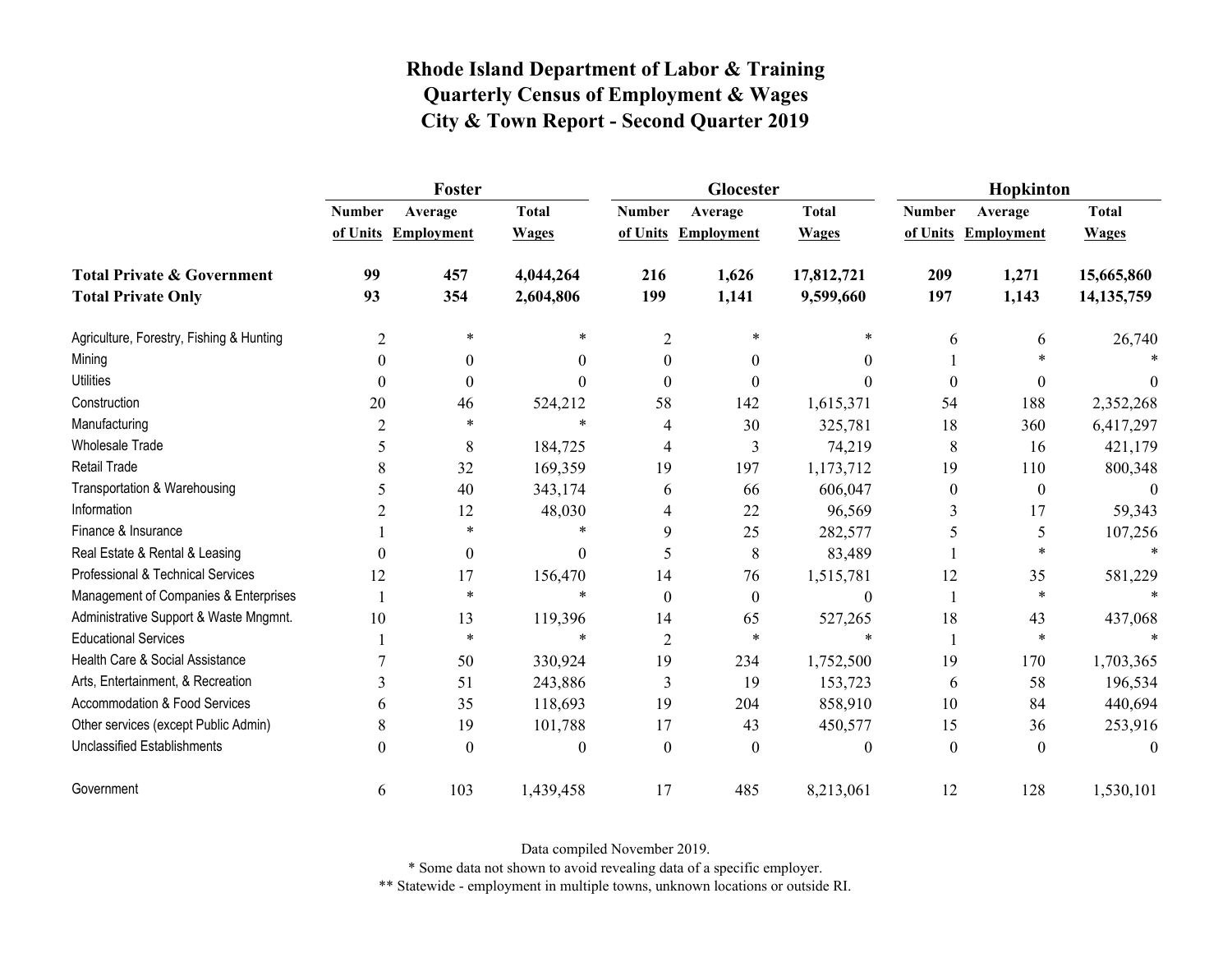|                                          | <b>Jamestown</b> |                     |                  |                  | <b>Johnston</b>     |                  | Lincoln          |                     |              |
|------------------------------------------|------------------|---------------------|------------------|------------------|---------------------|------------------|------------------|---------------------|--------------|
|                                          | <b>Number</b>    | Average             | <b>Total</b>     | <b>Number</b>    | Average             | <b>Total</b>     | <b>Number</b>    | Average             | <b>Total</b> |
|                                          |                  | of Units Employment | <b>Wages</b>     |                  | of Units Employment | <b>Wages</b>     |                  | of Units Employment | <b>Wages</b> |
| <b>Total Private &amp; Government</b>    | 223              | 1,304               | 14,132,695       | 1,134            | 16,696              | 231,341,239      | 811              | 15,907              | 205,403,952  |
| <b>Total Private Only</b>                | 208              | 945                 | 9,841,150        | 1,120            | 15,327              | 207,528,241      | 790              | 14,749              | 186,194,068  |
| Agriculture, Forestry, Fishing & Hunting | 4                | 20                  | 84,704           | 7                | 54                  | 306,747          | $\overline{2}$   | $\ast$              |              |
| Mining                                   | 0                | $\boldsymbol{0}$    | $\boldsymbol{0}$ |                  | $\ast$              | *                | $\boldsymbol{0}$ | $\boldsymbol{0}$    | $\theta$     |
| <b>Utilities</b>                         | $\theta$         | $\theta$            | $\theta$         | $\overline{2}$   | $\ast$              | $\ast$           | 3                | 55                  | 1,774,679    |
| Construction                             | 24               | 68                  | 878,092          | 181              | 961                 | 14,435,687       | 100              | 909                 | 14,637,692   |
| Manufacturing                            | 5                | 10                  | 202,545          | 66               | 821                 | 8,059,610        | 46               | 1,899               | 28, 154, 143 |
| <b>Wholesale Trade</b>                   | 17               | 43                  | 1,246,317        | 41               | 269                 | 4,706,806        | 61               | 515                 | 8,150,946    |
| Retail Trade                             | 12               | 87                  | 503,537          | 139              | 1,751               | 14,176,987       | 56               | 888                 | 8,346,282    |
| Transportation & Warehousing             | 4                | 4                   | 40,336           | 37               | 477                 | 5,012,080        | 19               | 468                 | 5,350,798    |
| Information                              | 4                | 12                  | 181,703          | 6                | 329                 | 9,535,066        | 11               | 230                 | 2,532,346    |
| Finance & Insurance                      | 7                | 13                  | 296,415          | 24               | 4,074               | 92,167,697       | 32               | 2,661               | 44,620,567   |
| Real Estate & Rental & Leasing           | 8                | 18                  | 191,322          | 45               | 406                 | 4,620,824        | 26               | 63                  | 818,329      |
| Professional & Technical Services        | 49               | 145                 | 2,492,300        | 85               | 204                 | 2,768,934        | 125              | 572                 | 11,181,456   |
| Management of Companies & Enterprises    | $\boldsymbol{0}$ | $\boldsymbol{0}$    | $\boldsymbol{0}$ | 5                | 26                  | 389,276          | 8                | 571                 | 10,632,647   |
| Administrative Support & Waste Mngmnt.   | 18               | 72                  | 766,236          | 130              | 1,726               | 17,338,882       | 63               | 902                 | 7,416,801    |
| <b>Educational Services</b>              | $\theta$         | $\boldsymbol{0}$    | $\boldsymbol{0}$ | 10               | 78                  | 337,982          | 12               | 199                 | 3,165,565    |
| Health Care & Social Assistance          | 10               | 87                  | 457,120          | 141              | 2,216               | 21,742,311       | 88               | 1,272               | 12,107,851   |
| Arts, Entertainment, & Recreation        | 9                | 145                 | 826,612          | 9                | 68                  | 472,092          | 17               | 466                 | 2,419,506    |
| Accommodation & Food Services            | 15               | 142                 | 780,450          | 95               | 1,284               | 5,835,613        | 55               | 2,732               | 22,246,251   |
| Other services (except Public Admin)     | 22               | 79                  | 893,461          | 96               | 523                 | 4,166,429        | 66               | 347                 | 2,611,409    |
| <b>Unclassified Establishments</b>       | $\boldsymbol{0}$ | $\boldsymbol{0}$    | $\boldsymbol{0}$ | $\boldsymbol{0}$ | $\boldsymbol{0}$    | $\boldsymbol{0}$ | $\boldsymbol{0}$ | $\theta$            | $\theta$     |
| Government                               | 15               | 359                 | 4,291,545        | 14               | 1,369               | 23,812,998       | 21               | 1,158               | 19,209,884   |

Data compiled November 2019.

\* Some data not shown to avoid revealing data of a specific employer.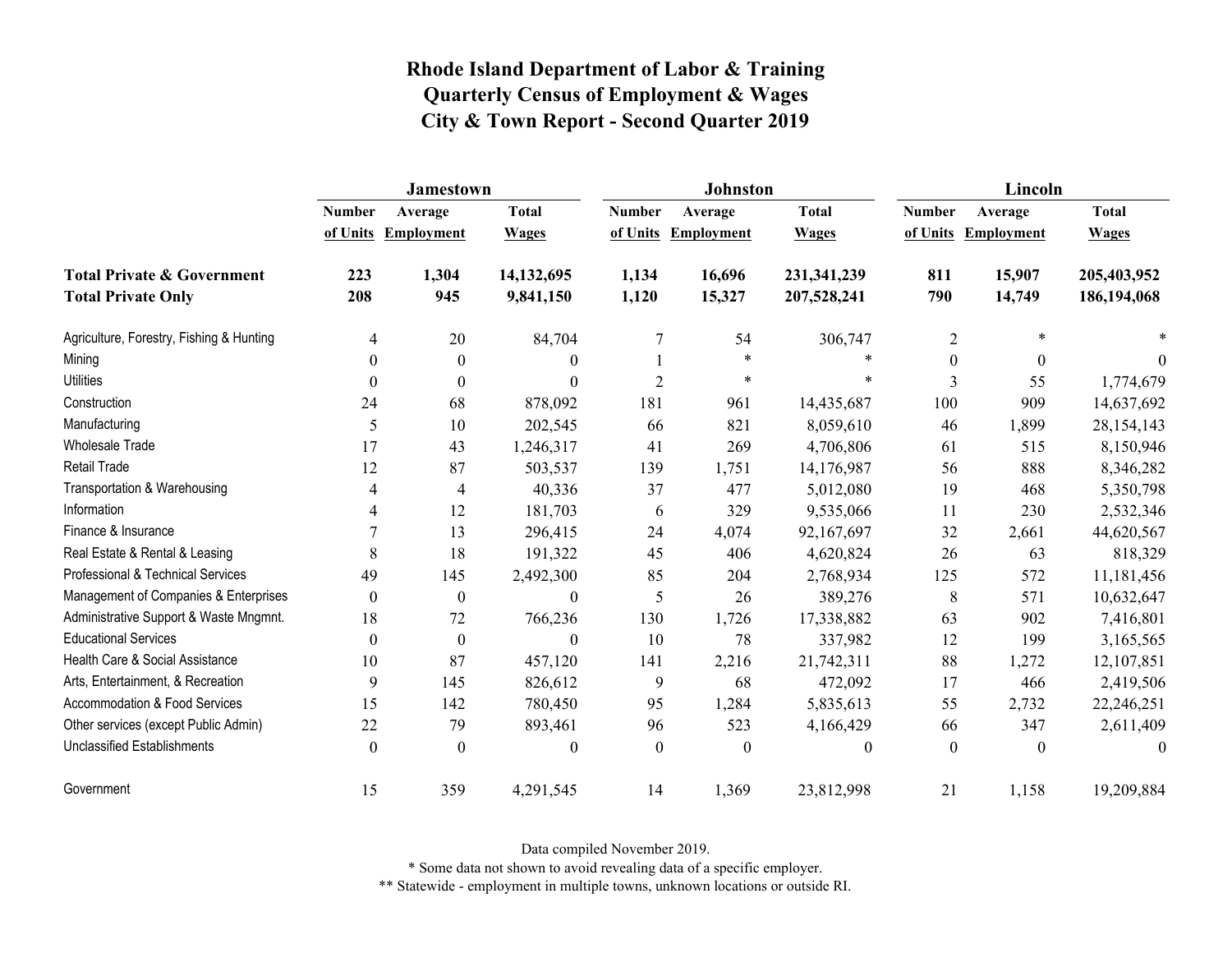|                                          | <b>Little Compton</b> |                   |                  |               | <b>Middletown</b>   |              | Narragansett     |                   |              |
|------------------------------------------|-----------------------|-------------------|------------------|---------------|---------------------|--------------|------------------|-------------------|--------------|
|                                          | <b>Number</b>         | Average           | <b>Total</b>     | <b>Number</b> | Average             | <b>Total</b> | <b>Number</b>    | Average           | <b>Total</b> |
|                                          | of Units              | <b>Employment</b> | <b>Wages</b>     |               | of Units Employment | <b>Wages</b> | of Units         | <b>Employment</b> | <b>Wages</b> |
| <b>Total Private &amp; Government</b>    | 151                   | 807               | 7,739,300        | 716           | 11,458              | 144,529,245  | 484              | 5,011             | 52,262,467   |
| <b>Total Private Only</b>                | 145                   | 667               | 5,829,873        | 704           | 10,773              | 133,304,853  | 465              | 4,040             | 34,864,162   |
| Agriculture, Forestry, Fishing & Hunting | 10                    | 56                | 374,473          | 6             | 86                  | 650,603      | 7                | 30                | 321,000      |
| Mining                                   | $\boldsymbol{0}$      | $\boldsymbol{0}$  | $\theta$         |               | $\ast$              | $\ast$       | $\boldsymbol{0}$ | $\boldsymbol{0}$  | $\Omega$     |
| <b>Utilities</b>                         | $\boldsymbol{0}$      | $\boldsymbol{0}$  | $\theta$         |               | *                   | $\ast$       | $\theta$         | $\theta$          | $\theta$     |
| Construction                             | 28                    | 132               | 1,585,484        | 70            | 480                 | 6,385,044    | 46               | 182               | 2,211,518    |
| Manufacturing                            | $\overline{4}$        | 29                | 269,287          | 13            | 468                 | 8,849,340    | 12               | 331               | 4,370,293    |
| <b>Wholesale Trade</b>                   | 6                     | 11                | 258,529          | 21            | 121                 | 1,510,544    | 24               | 79                | 1,130,780    |
| <b>Retail Trade</b>                      | 6                     | 26                | 158,865          | 87            | 1,458               | 12,113,912   | 54               | 726               | 4,585,021    |
| Transportation & Warehousing             | $\overline{2}$        | $\ast$            | $\ast$           | 12            | 263                 | 2,972,921    | 9                | 112               | 1,014,080    |
| Information                              | $\theta$              | $\mathbf{0}$      | $\theta$         | 11            | 101                 | 2,527,441    | 8                | 13                | 469,043      |
| Finance & Insurance                      | $\overline{2}$        | $\ast$            | *                | 37            | 589                 | 10,298,507   | 23               | 68                | 1,347,286    |
| Real Estate & Rental & Leasing           | 3                     | $\ast$            | $\ast$           | 29            | 110                 | 1,212,414    | 20               | 116               | 1,215,252    |
| Professional & Technical Services        | 18                    | 27                | 444,705          | 101           | 2,437               | 44,618,132   | 57               | 124               | 2,118,263    |
| Management of Companies & Enterprises    | $\boldsymbol{0}$      | $\boldsymbol{0}$  | $\boldsymbol{0}$ | 8             | 380                 | 6,196,733    | 4                | $\overline{2}$    | 1,635,880    |
| Administrative Support & Waste Mngmnt.   | 22                    | 64                | 526,917          | 52            | 314                 | 2,669,220    | 26               | 126               | 1,159,420    |
| <b>Educational Services</b>              | $\sqrt{2}$            | $\ast$            | $\ast$           | 12            | 217                 | 2,547,028    | 9                | 14                | 103,134      |
| Health Care & Social Assistance          | 6                     | 43                | 254,846          | 77            | 1,308               | 11,973,487   | 35               | 402               | 4,107,913    |
| Arts, Entertainment, & Recreation        | $\overline{7}$        | 60                | 452,743          | 18            | 157                 | 5,303,033    | $\boldsymbol{9}$ | 182               | 1,263,664    |
| <b>Accommodation &amp; Food Services</b> | 9                     | 82                | 339,333          | 89            | 1,755               | 9,813,907    | 75               | 1,292             | 6,236,826    |
| Other services (except Public Admin)     | 20                    | 86                | 580,393          | 59            | 509                 | 3,033,749    | 47               | 240               | 1,574,789    |
| <b>Unclassified Establishments</b>       | $\boldsymbol{0}$      | $\boldsymbol{0}$  | $\mathbf{0}$     | $\theta$      | $\theta$            | $\theta$     | $\mathbf{0}$     | $\mathbf{0}$      | $\theta$     |
| Government                               | 6                     | 140               | 1,909,427        | 12            | 685                 | 11,224,392   | 19               | 971               | 17,398,305   |

Data compiled November 2019.

\* Some data not shown to avoid revealing data of a specific employer.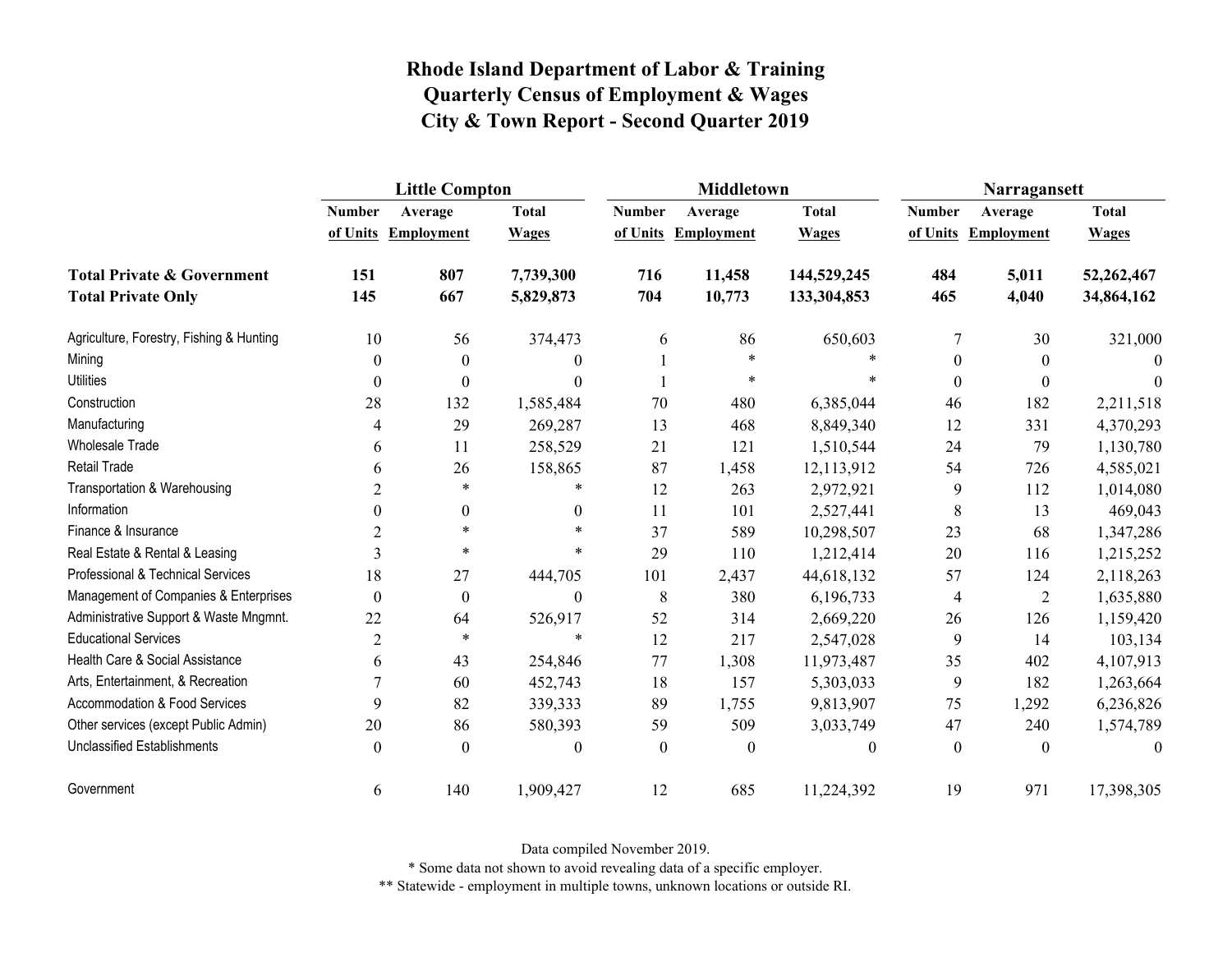|                                                                    | <b>New Shoreham</b> |                                |                              |                           | <b>Newport</b>               |                              | <b>North Kingstown</b>    |                              |                              |
|--------------------------------------------------------------------|---------------------|--------------------------------|------------------------------|---------------------------|------------------------------|------------------------------|---------------------------|------------------------------|------------------------------|
|                                                                    | <b>Number</b>       | Average<br>of Units Employment | <b>Total</b><br><b>Wages</b> | <b>Number</b><br>of Units | Average<br><b>Employment</b> | <b>Total</b><br><b>Wages</b> | <b>Number</b><br>of Units | Average<br><b>Employment</b> | <b>Total</b><br><b>Wages</b> |
| <b>Total Private &amp; Government</b><br><b>Total Private Only</b> | 219<br>204          | 961<br>817                     | 8,319,086<br>6,842,189       | 1,346<br>1,310            | 18,913<br>12,917             | 279,548,677<br>135,791,807   | 1,039<br>1,018            | 17,576<br>16,225             | 237,370,216<br>210,012,205   |
| Agriculture, Forestry, Fishing & Hunting                           | 3                   | $\mathbf{2}$                   | 6,028                        | 4                         | 20                           | 244,220                      | 11                        | 89                           | 1,214,247                    |
| Mining                                                             | 0                   | $\boldsymbol{0}$               | 0                            | $\boldsymbol{0}$          | $\boldsymbol{0}$             | $\boldsymbol{0}$             | $\boldsymbol{0}$          | $\boldsymbol{0}$             |                              |
| <b>Utilities</b>                                                   |                     | $\ast$                         | $\ast$                       |                           | $\ast$                       |                              |                           | $\ast$                       |                              |
| Construction                                                       | 30                  | 64                             | 881,669                      | 80                        | 348                          | 5,113,574                    | 100                       | 525                          | 8,664,985                    |
| Manufacturing                                                      | 8                   | *                              | $\ast$                       | 33                        | 237                          | 2,304,969                    | 61                        | 6,621                        | 105,580,647                  |
| Wholesale Trade                                                    | 0                   | $\boldsymbol{0}$               | $\boldsymbol{0}$             | 53                        | 138                          | 2,161,906                    | 82                        | 574                          | 11,472,193                   |
| Retail Trade                                                       | 33                  | 88                             | 757,825                      | 200                       | 1,460                        | 10,300,179                   | 106                       | 1,997                        | 15,530,567                   |
| Transportation & Warehousing                                       | 4                   | 11                             | 61,428                       | 36                        | 213                          | 2,134,246                    | 34                        | 448                          | 6,042,773                    |
| Information                                                        | $\overline{c}$      | $\ast$                         | $\ast$                       | 18                        | 118                          | 1,895,514                    | 16                        | 163                          | 3,285,432                    |
| Finance & Insurance                                                |                     | $\ast$                         | $\ast$                       | 48                        | 228                          | 5,829,206                    | 47                        | 356                          | 5,957,389                    |
| Real Estate & Rental & Leasing                                     | 15                  | 63                             | 435,923                      | 52                        | 397                          | 5,023,523                    | 24                        | 85                           | 1,090,721                    |
| Professional & Technical Services                                  | 4                   |                                | 16,266                       | 189                       | 646                          | 11,379,130                   | 148                       | 403                          | 7,670,864                    |
| Management of Companies & Enterprises                              |                     | $\ast$                         | $\ast$                       | 9                         | 125                          | 12,521,979                   | 18                        | 806                          | 10,392,189                   |
| Administrative Support & Waste Mngmnt.                             | 14                  | 35                             | 282,144                      | 102                       | 432                          | 4,219,308                    | 78                        | 630                          | 6,313,077                    |
| <b>Educational Services</b>                                        |                     | $\ast$                         | $\ast$                       | 17                        | 593                          | 9,280,874                    | 19                        | 135                          | 855,322                      |
| Health Care & Social Assistance                                    | 3                   | 14                             | 204,996                      | 82                        | 1,699                        | 17,914,281                   | 93                        | 1,631                        | 14,471,752                   |
| Arts, Entertainment, & Recreation                                  | 12                  | 29                             | 274,862                      | 47                        | 890                          | 7,249,121                    | 33                        | 324                          | 2,083,661                    |
| Accommodation & Food Services                                      | 59                  | 462                            | 3,403,515                    | 180                       | 4,584                        | 30,921,683                   | 61                        | 939                          | 4,175,628                    |
| Other services (except Public Admin)                               | 12                  | 20                             | 157,304                      | 158                       | 787                          | 7,288,344                    | 85                        | 445                          | 3,306,839                    |
| <b>Unclassified Establishments</b>                                 |                     | *                              | *                            |                           | $\ast$                       | *                            |                           | $\ast$                       | $\ast$                       |
| Government                                                         | 15                  | 143                            | 1,476,897                    | 36                        | 5,996                        | 143,756,870                  | 21                        | 1,350                        | 27,358,011                   |

Data compiled November 2019.

\* Some data not shown to avoid revealing data of a specific employer.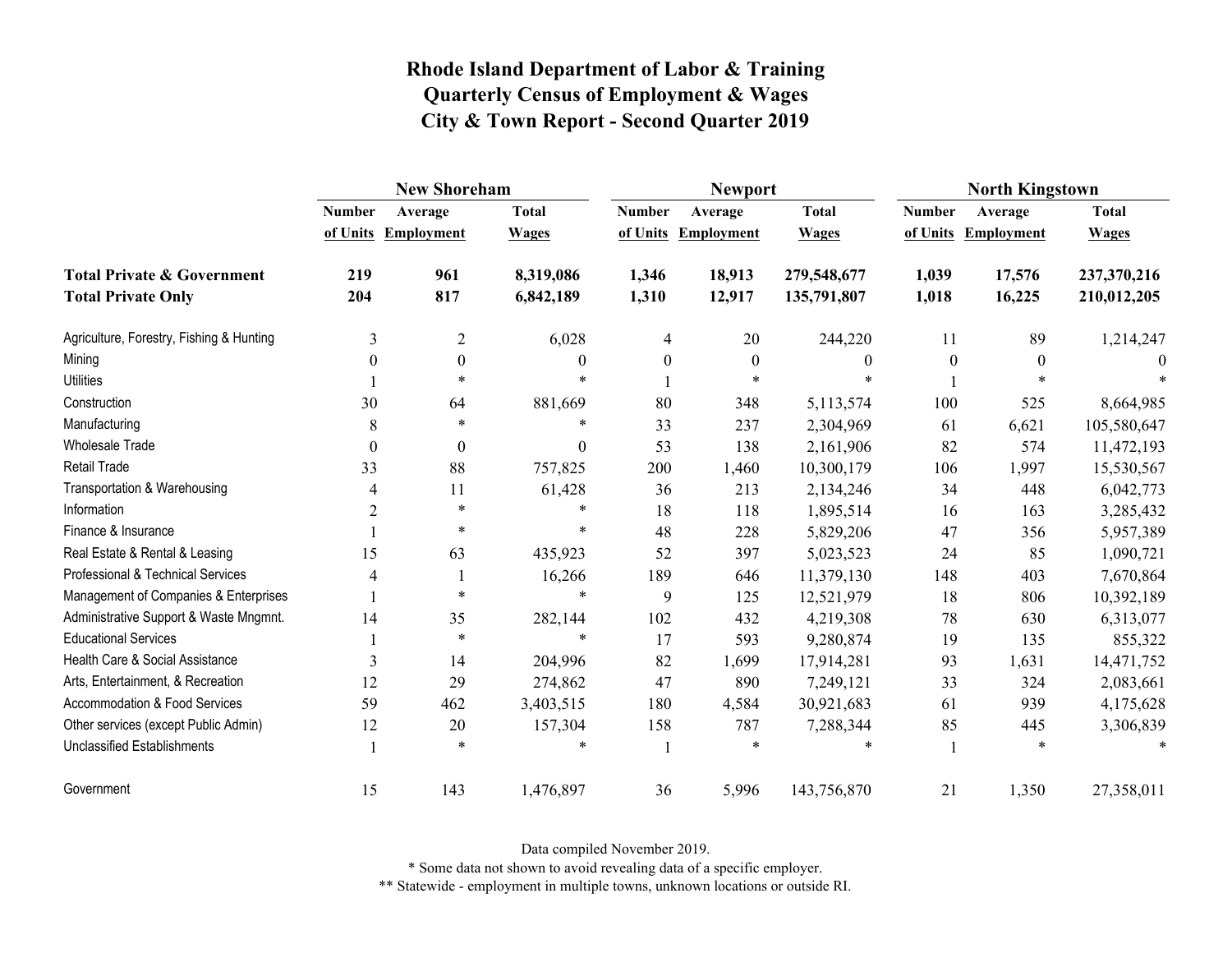|                                          | <b>North Providence</b> |                   |              |                  | <b>North Smithfield</b>  |                  | Pawtucket        |                     |              |  |
|------------------------------------------|-------------------------|-------------------|--------------|------------------|--------------------------|------------------|------------------|---------------------|--------------|--|
|                                          | <b>Number</b>           | Average           | <b>Total</b> | <b>Number</b>    | Average                  | <b>Total</b>     | <b>Number</b>    | Average             | <b>Total</b> |  |
|                                          | of Units                | <b>Employment</b> | <b>Wages</b> |                  | of Units Employment      | <b>Wages</b>     |                  | of Units Employment | <b>Wages</b> |  |
| <b>Total Private &amp; Government</b>    | 697                     | 7,077             | 67,067,447   | 428              | 5,173                    | 53,828,442       | 1,622            | 21,787              | 281,262,083  |  |
| <b>Total Private Only</b>                | 687                     | 6,195             | 54,988,933   | 419              | 4,772                    | 45,941,842       | 1,599            | 19,528              | 243,195,594  |  |
| Agriculture, Forestry, Fishing & Hunting |                         | $\ast$            | $\ast$       | 4                | 7                        | 77,430           |                  |                     |              |  |
| Mining                                   |                         | $\ast$            | $\ast$       | $\overline{2}$   | $\ast$                   | *                | $\boldsymbol{0}$ | $\mathbf{0}$        | $\mathbf{0}$ |  |
| <b>Utilities</b>                         | $\theta$                | $\mathbf{0}$      | $\Omega$     | $\theta$         | $\boldsymbol{0}$         | $\boldsymbol{0}$ | 3                | 80                  | 1,261,692    |  |
| Construction                             | 65                      | 222               | 3,009,786    | 67               | 222                      | 2,491,482        | 168              | 1,052               | 16,094,889   |  |
| Manufacturing                            | 27                      | 183               | 2,156,814    | 20               | 494                      | 5,516,045        | 136              | 3,380               | 41,719,824   |  |
| <b>Wholesale Trade</b>                   | 22                      | 83                | 1,981,730    | $27\,$           | 178                      | 2,536,664        | 81               | 570                 | 7,198,246    |  |
| <b>Retail Trade</b>                      | 91                      | 964               | 6,726,383    | 45               | 1,259                    | 9,636,045        | 175              | 1,385               | 10,479,090   |  |
| Transportation & Warehousing             | 20                      | 138               | 1,227,235    | 12               | 333                      | 3,357,385        | 74               | 517                 | 5,098,527    |  |
| Information                              | 7                       | 17                | 307,135      | 4                | 9                        | 110,731          | 17               | 44                  | 705,051      |  |
| Finance & Insurance                      | 25                      | 121               | 1,814,557    | 22               | 81                       | 1,331,604        | 49               | 611                 | 9,021,857    |  |
| Real Estate & Rental & Leasing           | 39                      | 140               | 1,225,494    | 13               | 28                       | 254,224          | 50               | 227                 | 2,278,030    |  |
| Professional & Technical Services        | 65                      | 210               | 2,915,104    | 50               | 267                      | 4,264,768        | 149              | 765                 | 11,971,539   |  |
| Management of Companies & Enterprises    | 3                       | 17                | 229,198      | $\boldsymbol{0}$ | $\boldsymbol{0}$         | $\boldsymbol{0}$ | 9                | 1,425               | 57,029,240   |  |
| Administrative Support & Waste Mngmnt.   | 45                      | 731               | 4,948,314    | 25               | 279                      | 3,838,221        | 118              | 2,167               | 18,802,630   |  |
| <b>Educational Services</b>              | 9                       | 26                | 122,293      | $\mathfrak s$    | $\overline{\mathcal{A}}$ | 38,177           | 26               | 410                 | 4,143,428    |  |
| Health Care & Social Assistance          | 112                     | 2,105             | 21,677,621   | 53               | 678                      | 6,263,975        | 211              | 3,447               | 30,268,911   |  |
| Arts, Entertainment, & Recreation        | 5                       | 62                | 271,480      | $\overline{7}$   | 68                       | 350,114          | 26               | 571                 | 10,607,098   |  |
| <b>Accommodation &amp; Food Services</b> | 71                      | 827               | 3,616,503    | 26               | 582                      | 2,741,822        | 144              | 1,693               | 8,265,281    |  |
| Other services (except Public Admin)     | 78                      | 351               | 2,734,844    | 37               | 222                      | 2,190,140        | 162              | 1,184               | 8,217,954    |  |
| <b>Unclassified Establishments</b>       |                         | $\ast$            |              | $\mathbf{0}$     | $\mathbf{0}$             | $\theta$         | $\mathbf{0}$     | $\theta$            | $\theta$     |  |
| Government                               | 10                      | 881               | 12,078,514   | 9                | 401                      | 7,886,600        | 23               | 2,259               | 38,066,489   |  |

Data compiled November 2019.

\* Some data not shown to avoid revealing data of a specific employer.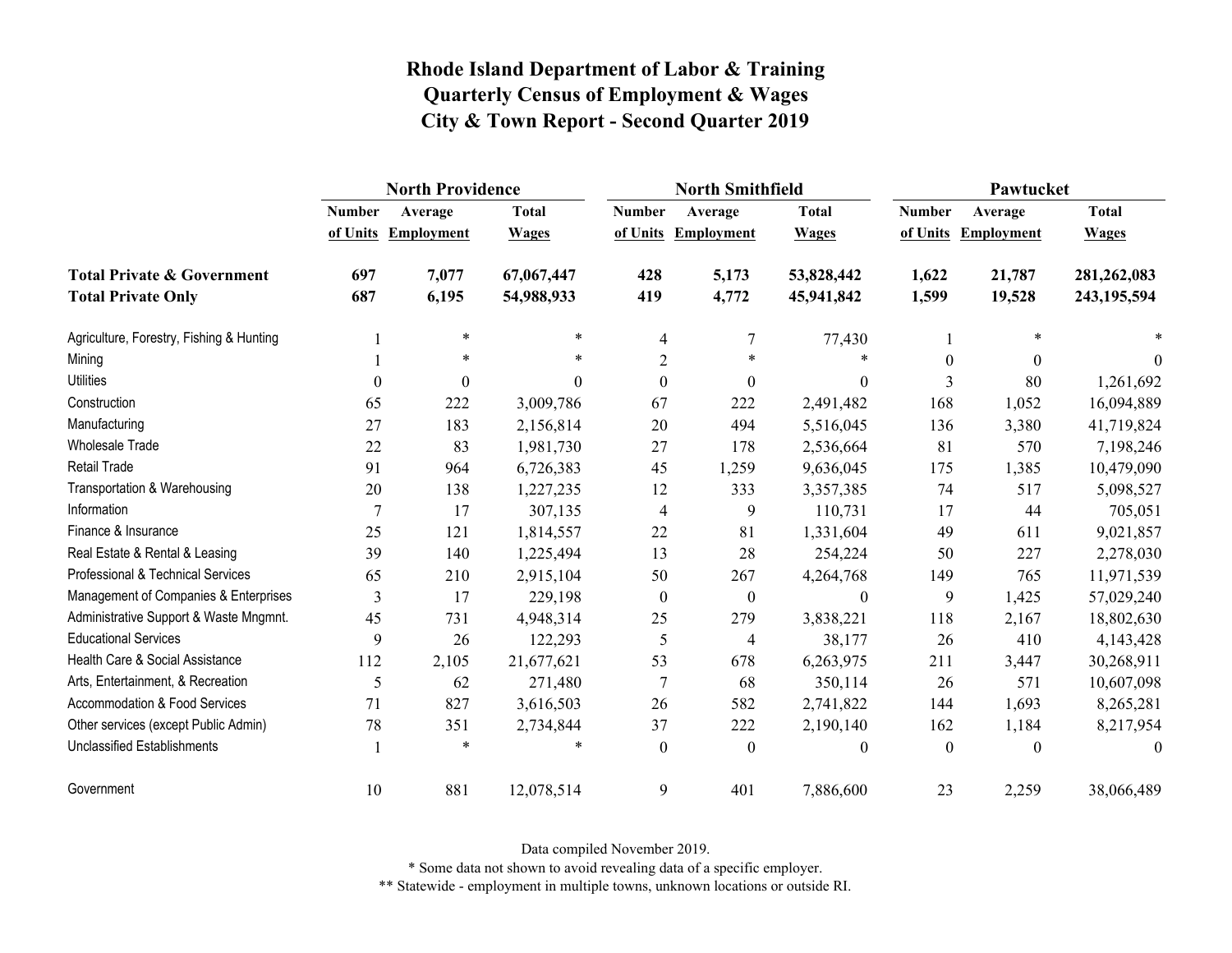|                                          | Portsmouth    |                     |                  |                  | Providence        |               | <b>Richmond</b>  |                   |                  |
|------------------------------------------|---------------|---------------------|------------------|------------------|-------------------|---------------|------------------|-------------------|------------------|
|                                          | <b>Number</b> | Average             | <b>Total</b>     | <b>Number</b>    | Average           | <b>Total</b>  | <b>Number</b>    | Average           | <b>Total</b>     |
|                                          |               | of Units Employment | <b>Wages</b>     | of Units         | <b>Employment</b> | <b>Wages</b>  | of Units         | <b>Employment</b> | <b>Wages</b>     |
| <b>Total Private &amp; Government</b>    | 563           | 6,330               | 90,152,559       | 6,067            | 114,282           | 1,690,011,283 | 165              | 2,106             | 23, 237, 195     |
| <b>Total Private Only</b>                | 547           | 5,554               | 79,072,325       | 5,960            | 98,516            | 1,397,905,999 | 157              | 1,419             | 12,228,528       |
| Agriculture, Forestry, Fishing & Hunting | 12            | 43                  | 339,522          | $\overline{2}$   | $\ast$            | $\ast$        | 9                | 56                | 763,326          |
| Mining                                   | $\theta$      | $\boldsymbol{0}$    | $\boldsymbol{0}$ | $\boldsymbol{0}$ | $\theta$          | $\Omega$      |                  | $\ast$            |                  |
| <b>Utilities</b>                         |               | $\ast$              |                  | 8                | 481               | 14,602,483    | $\theta$         | $\boldsymbol{0}$  | $\theta$         |
| Construction                             | 79            | 405                 | 5,378,257        | 315              | 2,893             | 55,478,625    | 28               | 121               | 1,455,253        |
| Manufacturing                            | 20            | 1,455               | 34,577,627       | 217              | 3,464             | 41,644,071    | 5                | 88                | 934,211          |
| Wholesale Trade                          | 31            | 115                 | 2,885,669        | 227              | 2,902             | 49,648,530    | 6                | 65                | 1,062,134        |
| Retail Trade                             | 54            | 578                 | 5,360,471        | 654              | 6,639             | 46, 477, 237  | 23               | 287               | 2,091,641        |
| Transportation & Warehousing             | 10            | 101                 | 857,997          | 125              | 924               | 8,483,316     | 3                | 124               | 791,388          |
| Information                              | 17            | 53                  | 1,128,857        | 132              | 1,625             | 25,629,460    | $\overline{2}$   | $\ast$            |                  |
| Finance & Insurance                      | 21            | 176                 | 3,907,496        | 314              | 4,634             | 127,714,722   | 6                | 50                | 533,798          |
| Real Estate & Rental & Leasing           | 18            | 31                  | 464,077          | 196              | 1,612             | 19,811,332    | $\theta$         | $\boldsymbol{0}$  | $\theta$         |
| Professional & Technical Services        | 66            | 130                 | 2,145,815        | 1,033            | 6,876             | 142,087,918   | 15               | 102               | 1,434,229        |
| Management of Companies & Enterprises    | 5             | 5                   | 132,504          | 47               | 2,811             | 65,611,553    | $\boldsymbol{0}$ | $\boldsymbol{0}$  | $\boldsymbol{0}$ |
| Administrative Support & Waste Mngmnt.   | 38            | 346                 | 2,595,410        | 395              | 7,101             | 66,753,329    | 11               | 78                | 714,045          |
| <b>Educational Services</b>              | 18            | 299                 | 3,300,545        | 146              | 12,524            | 185, 121, 035 | $\mathbf{0}$     | $\boldsymbol{0}$  | $\Omega$         |
| Health Care & Social Assistance          | 48            | 940                 | 10,001,014       | 756              | 28,451            | 437,741,985   | 9                | 34                | 312,445          |
| Arts, Entertainment, & Recreation        | 12            | 126                 | 1,083,785        | 70               | 1,133             | 8,500,486     | 6                | 116               | 448,352          |
| Accommodation & Food Services            | 43            | 539                 | 3,024,479        | 636              | 10,303            | 62,853,842    | 19               | 239               | 1,060,263        |
| Other services (except Public Admin)     | 54            | 206                 | 1,864,234        | 685              | 4,114             | 39,528,771    | 14               | 32                | 206,386          |
| <b>Unclassified Establishments</b>       | $\theta$      | $\boldsymbol{0}$    | $\boldsymbol{0}$ | $\overline{2}$   | *                 | $\ast$        | $\boldsymbol{0}$ | $\boldsymbol{0}$  | $\mathbf{0}$     |
| Government                               | 16            | 776                 | 11,080,234       | 107              | 15,766            | 292,105,284   | 8                | 688               | 11,008,667       |

Data compiled November 2019.

\* Some data not shown to avoid revealing data of a specific employer.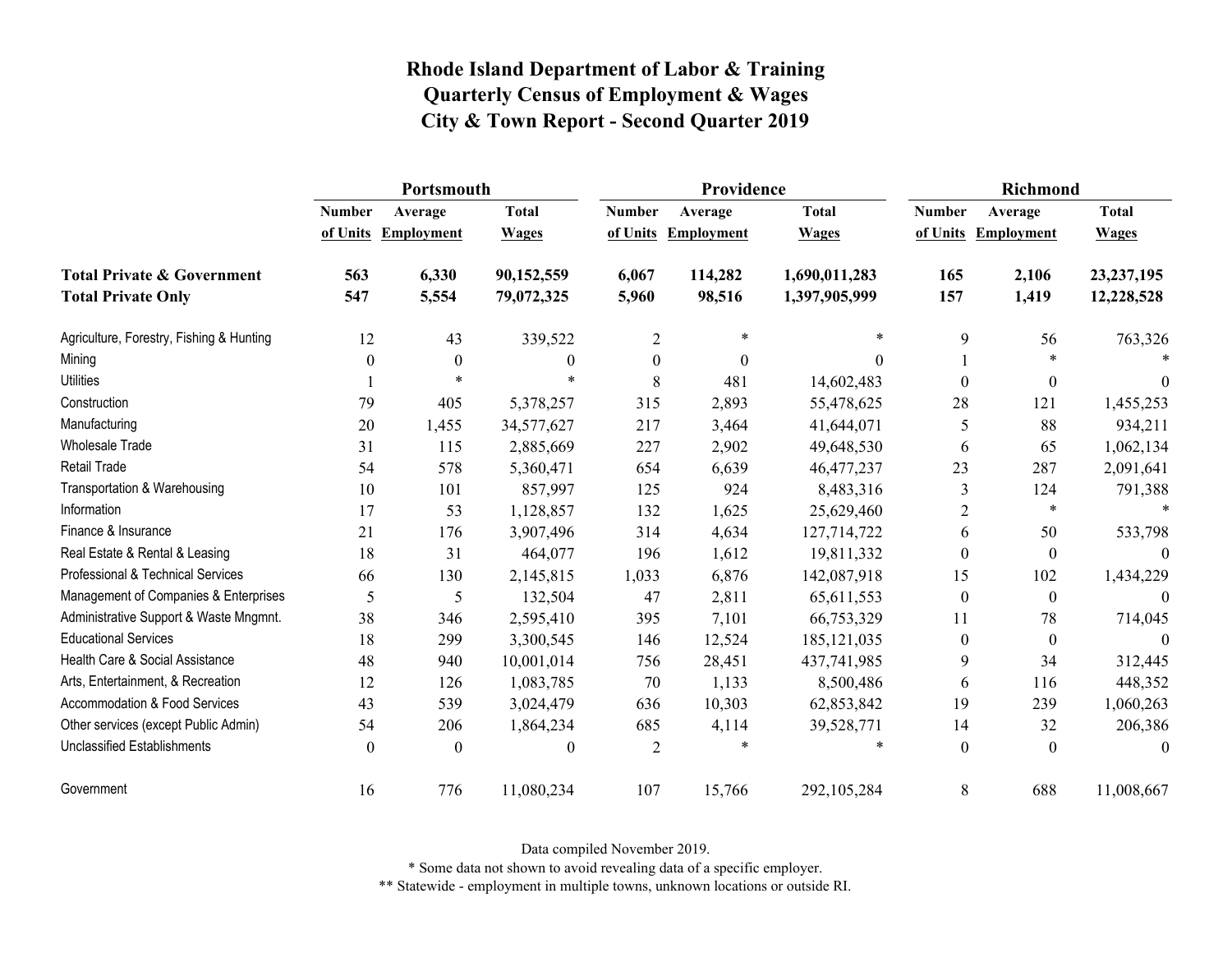|                                          | <b>Scituate</b>  |                     |                  |                  | Smithfield        |                  | <b>South Kingstown</b> |                   |                  |  |
|------------------------------------------|------------------|---------------------|------------------|------------------|-------------------|------------------|------------------------|-------------------|------------------|--|
|                                          | <b>Number</b>    | Average             | <b>Total</b>     | <b>Number</b>    | Average           | <b>Total</b>     | <b>Number</b>          | Average           | <b>Total</b>     |  |
|                                          |                  | of Units Employment | <b>Wages</b>     | of Units         | <b>Employment</b> | <b>Wages</b>     | of Units               | <b>Employment</b> | <b>Wages</b>     |  |
| <b>Total Private &amp; Government</b>    | 293              | 1,795               | 20,537,524       | 900              | 14,903            | 300,867,276      | 1,049                  | 14,129            | 186,606,798      |  |
| <b>Total Private Only</b>                | 281              | 1,186               | 10,064,931       | 886              | 14,337            | 288,172,911      | 1,027                  | 10,462            | 119,382,837      |  |
| Agriculture, Forestry, Fishing & Hunting |                  | 23                  | 167,915          | 5                | 11                | 47,853           | 19                     | 123               | 1,114,209        |  |
| Mining                                   | $\mathbf{0}$     | $\boldsymbol{0}$    | $\boldsymbol{0}$ |                  | $\ast$            | $\ast$           |                        | $\ast$            |                  |  |
| <b>Utilities</b>                         | $\theta$         | $\theta$            | $\theta$         | $\theta$         | $\boldsymbol{0}$  | $\boldsymbol{0}$ | $\overline{2}$         | $\ast$            |                  |  |
| Construction                             | 71               | 257                 | 2,924,371        | 122              | 1,018             | 17,225,442       | 134                    | 456               | 5,500,561        |  |
| Manufacturing                            | 10               | 12                  | 127,594          | 59               | 1,030             | 14,438,100       | 35                     | 566               | 13,204,517       |  |
| Wholesale Trade                          | 13               | 25                  | 348,695          | 50               | 697               | 11,978,849       | 53                     | 505               | 11,198,270       |  |
| <b>Retail Trade</b>                      | 20               | 204                 | 1,483,896        | 100              | 1,784             | 12,266,010       | 100                    | 1,248             | 10,651,841       |  |
| Transportation & Warehousing             | 16               | 63                  | 784,726          | 18               | 135               | 1,946,909        | 10                     | 154               | 1,408,266        |  |
| Information                              | 3                | 21                  | 98,508           | $\tau$           | 155               | 2,697,519        | 20                     | 127               | 2,222,612        |  |
| Finance & Insurance                      | 9                | 15                  | 144,404          | 48               | 3,305             | 149,768,132      | 34                     | 345               | 5,322,872        |  |
| Real Estate & Rental & Leasing           | 7                | 14                  | 138,518          | 23               | 112               | 1,889,991        | 29                     | 207               | 1,366,553        |  |
| Professional & Technical Services        | 30               | 87                  | 1,078,140        | 126              | 670               | 17,429,246       | 117                    | 374               | 7,141,926        |  |
| Management of Companies & Enterprises    | $\boldsymbol{0}$ | $\boldsymbol{0}$    | $\boldsymbol{0}$ | 5                | 272               | 10,245,829       | $\overline{7}$         | 20                | 405,328          |  |
| Administrative Support & Waste Mngmnt.   | 21               | 43                  | 376,027          | 65               | 520               | 6,604,544        | 89                     | 373               | 4,063,609        |  |
| <b>Educational Services</b>              |                  | $\ast$              | $\ast$           | 10               | 918               | 14,500,852       | 20                     | 384               | 3,597,514        |  |
| Health Care & Social Assistance          | 28               | 119                 | 696,607          | 79               | 1,462             | 12,034,197       | 121                    | 3,097             | 36,081,727       |  |
| Arts, Entertainment, & Recreation        | $\overline{2}$   | $\ast$              | $\ast$           | 17               | 85                | 532,088          | 31                     | 252               | 1,573,324        |  |
| Accommodation & Food Services            | 19               | 225                 | 1,054,266        | 82               | 1,491             | 7,947,743        | 105                    | 1,621             | 8,663,338        |  |
| Other services (except Public Admin)     | 24               | 75                  | 614,957          | 69               | 646               | 6,331,342        | 100                    | 584               | 5,478,424        |  |
| <b>Unclassified Establishments</b>       | $\mathbf{0}$     | $\boldsymbol{0}$    | $\boldsymbol{0}$ | $\boldsymbol{0}$ | $\boldsymbol{0}$  | $\theta$         | $\boldsymbol{0}$       | $\theta$          | $\boldsymbol{0}$ |  |
| Government                               | 12               | 608                 | 10,472,593       | 14               | 566               | 12,694,365       | 22                     | 3,667             | 67,223,961       |  |

Data compiled November 2019.

\* Some data not shown to avoid revealing data of a specific employer.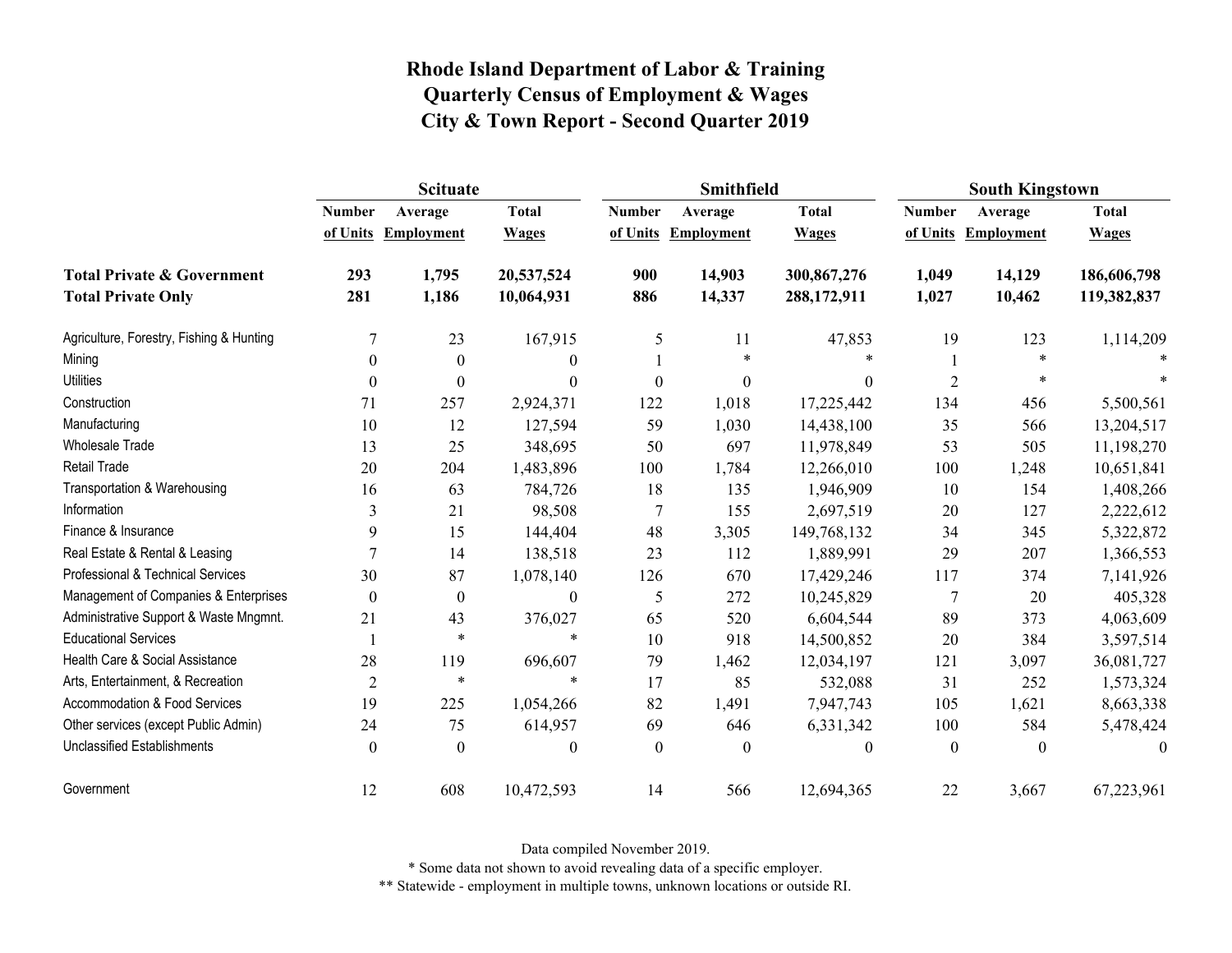|                                          | <b>Tiverton</b>  |                   |              |                  | Warren            |              | Warwick          |                   |              |  |
|------------------------------------------|------------------|-------------------|--------------|------------------|-------------------|--------------|------------------|-------------------|--------------|--|
|                                          | <b>Number</b>    | Average           | <b>Total</b> | <b>Number</b>    | Average           | <b>Total</b> | <b>Number</b>    | Average           | <b>Total</b> |  |
|                                          | of Units         | <b>Employment</b> | <b>Wages</b> | of Units         | <b>Employment</b> | <b>Wages</b> | of Units         | <b>Employment</b> | <b>Wages</b> |  |
| <b>Total Private &amp; Government</b>    | 404              | 3,493             | 35,378,324   | 404              | 3,620             | 35,172,385   | 3,201            | 48,814            | 590,449,947  |  |
| <b>Total Private Only</b>                | 392              | 2,973             | 27,017,156   | 397              | 3,468             | 33,115,063   | 3,168            | 44,929            | 521,004,185  |  |
| Agriculture, Forestry, Fishing & Hunting | 6                | 21                | 115,416      |                  | $\ast$            | $\ast$       | 9                | 30                | 198,716      |  |
| Mining                                   | $\boldsymbol{0}$ | $\boldsymbol{0}$  | $\mathbf{0}$ | $\boldsymbol{0}$ | $\boldsymbol{0}$  | 0            | $\boldsymbol{0}$ |                   | $\theta$     |  |
| <b>Utilities</b>                         | 4                | 23                | 549,337      | $\theta$         | $\theta$          | $\Omega$     | $\Omega$         | 0                 | 0            |  |
| Construction                             | 56               | 230               | 2,806,787    | 49               | 145               | 1,693,998    | 303              | 2,421             | 39,511,357   |  |
| Manufacturing                            | 16               | 111               | 917,780      | 35               | 764               | 9,346,568    | 116              | 2,857             | 43,562,573   |  |
| <b>Wholesale Trade</b>                   | 21               | 108               | 1,427,044    | 20               | 127               | 1,800,997    | 200              | 1,772             | 25,227,394   |  |
| <b>Retail Trade</b>                      | 62               | 600               | 6,147,778    | 43               | 288               | 1,718,496    | 383              | 7,192             | 57,614,599   |  |
| Transportation & Warehousing             | 10               | 68                | 453,994      | $\overline{c}$   | $\ast$            | *            | 75               | 2,294             | 26,443,278   |  |
| Information                              |                  | $\ast$            | $\ast$       | 2                | $\ast$            | *            | 33               | $\ast$            |              |  |
| Finance & Insurance                      | 14               | 57                | 728,167      | 14               | 185               | 2,017,296    | 203              | 2,767             | 52,081,416   |  |
| Real Estate & Rental & Leasing           | 5                | 8                 | 105,255      | 9                | 36                | 294,669      | 131              | 1,186             | 12,696,360   |  |
| Professional & Technical Services        | 44               | 69                | 1,328,160    | 44               | 238               | 3,179,906    | 409              | 1,988             | 31,823,132   |  |
| Management of Companies & Enterprises    |                  | $\ast$            | $\ast$       | -1               | $\ast$            | $\ast$       | 21               | 1,660             | 28,672,821   |  |
| Administrative Support & Waste Mngmnt.   | 35               | 75                | 790,386      | 30               | 165               | 1,272,356    | 233              | 2,908             | 25,768,874   |  |
| <b>Educational Services</b>              | 5                | 27                | 109,047      | 5                | 99                | 1,111,747    | 46               | 599               | 6,313,707    |  |
| Health Care & Social Assistance          | 28               | 387               | 3,439,410    | 38               | 484               | 5,077,410    | 392              | 8,760             | 118,586,975  |  |
| Arts, Entertainment, & Recreation        | 5                | 17                | 74,068       | 9                | 36                | 189,233      | 37               | 684               | 3,531,653    |  |
| <b>Accommodation &amp; Food Services</b> | 35               | 1,046             | 7,232,013    | 45               | 528               | 2,429,237    | 264              | 5,715             | 30,317,864   |  |
| Other services (except Public Admin)     | 44               | 123               | 734,953      | 50               | 216               | 1,533,208    | 311              | 1,710             | 13,750,878   |  |
| <b>Unclassified Establishments</b>       | $\theta$         | $\boldsymbol{0}$  | $\mathbf{0}$ | $\mathbf{0}$     | $\mathbf{0}$      | 0            | $\overline{2}$   |                   |              |  |
| Government                               | 12               | 520               | 8,361,168    | $\overline{7}$   | 152               | 2,057,322    | 33               | 3,885             | 69,445,762   |  |

Data compiled November 2019.

\* Some data not shown to avoid revealing data of a specific employer.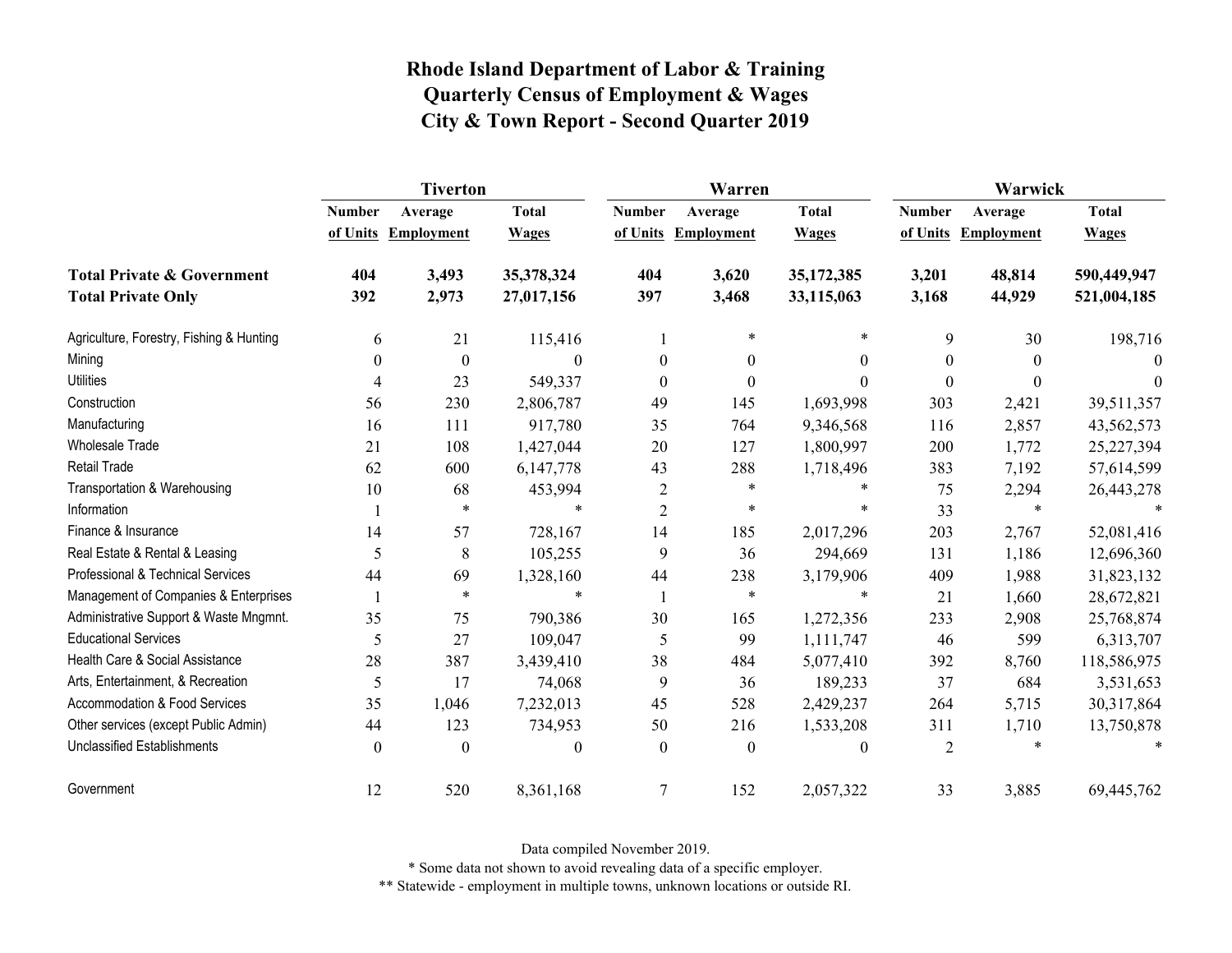|                                          | <b>West Greenwich</b> |                   |                  | <b>West Warwick</b> |                     |                  | Westerly         |                     |              |
|------------------------------------------|-----------------------|-------------------|------------------|---------------------|---------------------|------------------|------------------|---------------------|--------------|
|                                          | <b>Number</b>         | Average           | <b>Total</b>     | <b>Number</b>       | Average             | <b>Total</b>     | <b>Number</b>    | Average             | <b>Total</b> |
|                                          | of Units              | <b>Employment</b> | <b>Wages</b>     |                     | of Units Employment | <b>Wages</b>     |                  | of Units Employment | <b>Wages</b> |
| <b>Total Private &amp; Government</b>    | 244                   | 3,288             | 60,589,640       | 593                 | 8,064               | 102,943,643      | 910              | 9,966               | 104,449,604  |
| <b>Total Private Only</b>                | 234                   | 2,868             | 54,270,939       | 578                 | 6,998               | 83,619,118       | 891              | 8,867               | 86,912,058   |
| Agriculture, Forestry, Fishing & Hunting |                       | $\ast$            | $\ast$           |                     | *                   | $\ast$           | $\overline{2}$   | $\ast$              |              |
| Mining                                   |                       | $\ast$            | *                | $\boldsymbol{0}$    | $\boldsymbol{0}$    | $\mathbf{0}$     |                  | *                   |              |
| <b>Utilities</b>                         | $\theta$              | $\mathbf{0}$      | $\Omega$         |                     | $\ast$              |                  |                  | $\ast$              |              |
| Construction                             | 40                    | 134               | 1,580,303        | 65                  | 401                 | 4,691,860        | 92               | 379                 | 4,715,781    |
| Manufacturing                            | 11                    | 856               | 25,594,733       | 25                  | 1,306               | 18,269,198       | 27               | 636                 | 8,571,675    |
| Wholesale Trade                          | 11                    | 245               | 4,357,173        | 27                  | 338                 | 6,536,010        | 37               | 94                  | 1,415,856    |
| <b>Retail Trade</b>                      | 15                    | 98                | 674,624          | 84                  | 988                 | 10,813,397       | 138              | 2,030               | 15,068,220   |
| Transportation & Warehousing             | 11                    | 226               | 2,647,115        | 12                  | 400                 | 5,044,521        | 12               | 68                  | 739,305      |
| Information                              | 4                     | 14                | 351,385          | 12                  | 723                 | 12,431,007       | 12               | 101                 | 1,398,200    |
| Finance & Insurance                      | 9                     | 17                | 193,223          | 19                  | 87                  | 1,287,835        | 32               | 213                 | 3,335,499    |
| Real Estate & Rental & Leasing           | 10                    | 130               | 2,058,942        | 20                  | 68                  | 587,898          | 23               | 87                  | 694,068      |
| Professional & Technical Services        | 39                    | 487               | 11,755,121       | 61                  | 212                 | 3,244,640        | 84               | 267                 | 3,850,923    |
| Management of Companies & Enterprises    | $\overline{2}$        | $\ast$            | $\ast$           | 3                   | 154                 | 3,429,551        | 5                | 262                 | 6,460,652    |
| Administrative Support & Waste Mngmnt.   | 26                    | 170               | 1,613,193        | 40                  | 270                 | 2,141,793        | 60               | 203                 | 1,711,694    |
| <b>Educational Services</b>              |                       | $\ast$            | $\ast$           | 5                   | 32                  | 156,961          | $\,8\,$          | 48                  | 584,462      |
| Health Care & Social Assistance          | 22                    | 111               | 874,291          | 62                  | 922                 | 8,827,264        | 112              | 1,806               | 21,984,561   |
| Arts, Entertainment, & Recreation        | $\overline{2}$        | $\ast$            | $\ast$           | 8                   | 24                  | 178,053          | 41               | 609                 | 3,762,755    |
| Accommodation & Food Services            | 20                    | 271               | 1,610,629        | 60                  | 729                 | 3,309,443        | 117              | 1,706               | 9,817,021    |
| Other services (except Public Admin)     | 9                     | 24                | 252,187          | 73                  | 331                 | 2,536,326        | 87               | 338                 | 2,298,098    |
| <b>Unclassified Establishments</b>       | $\boldsymbol{0}$      | $\theta$          | $\boldsymbol{0}$ | $\boldsymbol{0}$    | $\boldsymbol{0}$    | $\boldsymbol{0}$ | $\boldsymbol{0}$ | $\theta$            | $\theta$     |
| Government                               | 10                    | 420               | 6,318,701        | 15                  | 1,066               | 19,324,525       | 19               | 1,099               | 17,537,546   |

Data compiled November 2019.

\* Some data not shown to avoid revealing data of a specific employer.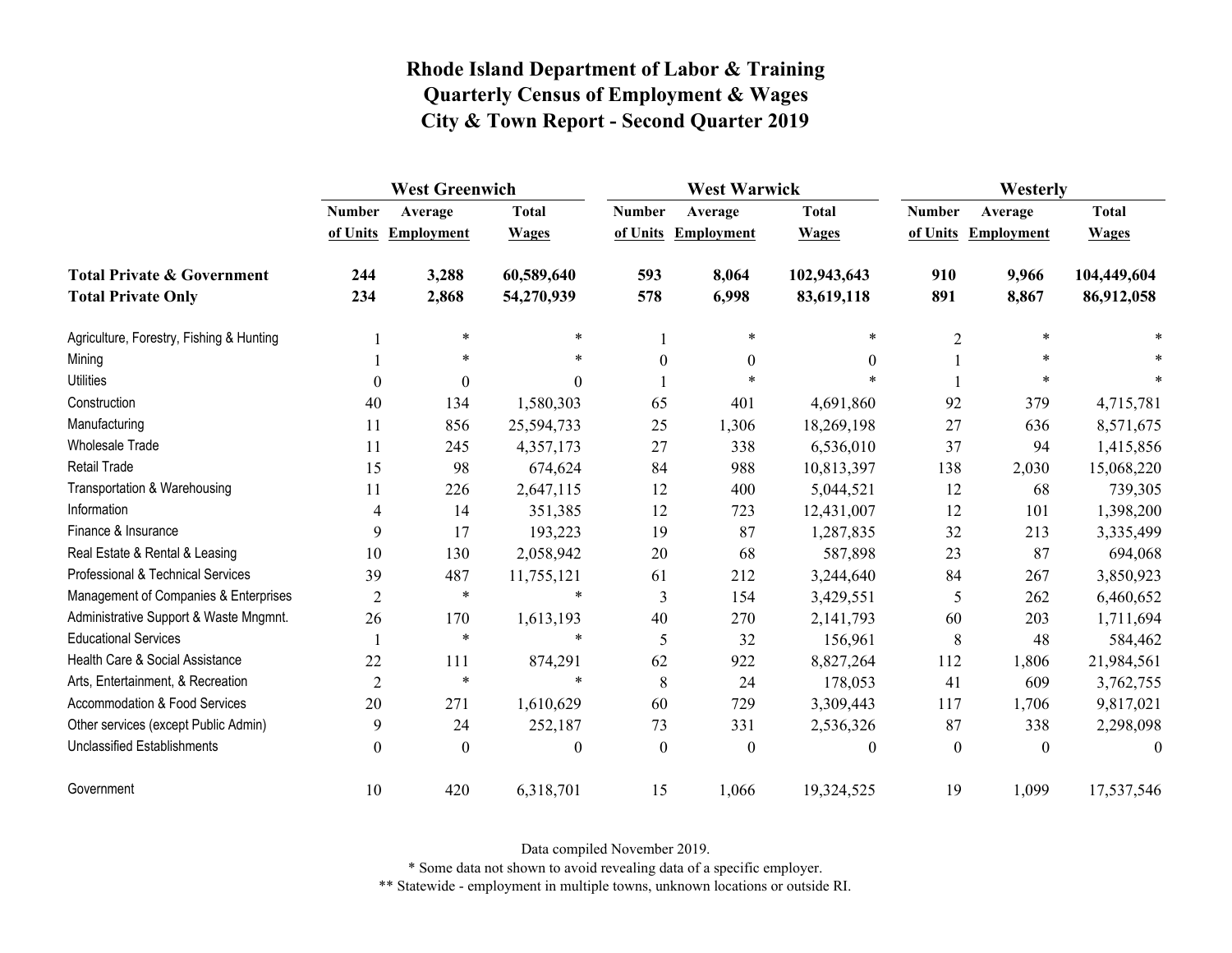|                                          |                  | Woonsocket        |                  | Statewide **     |                     |              |  |
|------------------------------------------|------------------|-------------------|------------------|------------------|---------------------|--------------|--|
|                                          | <b>Number</b>    | Average           | <b>Total</b>     | <b>Number</b>    | Average             | <b>Total</b> |  |
|                                          | of Units         | <b>Employment</b> | <b>Wages</b>     |                  | of Units Employment | <b>Wages</b> |  |
| <b>Total Private &amp; Government</b>    | 913              | 14,082            | 221,025,824      | 4,802            | 10,872              | 229,603,324  |  |
| <b>Total Private Only</b>                | 896              | 12,493            | 198,926,419      | 4,776            | 10,739              | 225,797,357  |  |
| Agriculture, Forestry, Fishing & Hunting | $\boldsymbol{0}$ | $\boldsymbol{0}$  | $\boldsymbol{0}$ | 3                | 6                   | 94,751       |  |
| Mining                                   | $\boldsymbol{0}$ | $\boldsymbol{0}$  | $\boldsymbol{0}$ | $\boldsymbol{0}$ | $\theta$            | $\bf{0}$     |  |
| <b>Utilities</b>                         | $\overline{2}$   | $\ast$            | $\ast$           | 8                | 3                   | 143,706      |  |
| Construction                             | 71               | 350               | 4,527,357        | 254              | 799                 | 13,458,709   |  |
| Manufacturing                            | 53               | 965               | 11,996,243       | 140              | 162                 | 4,033,815    |  |
| <b>Wholesale Trade</b>                   | 39               | 335               | 6,188,314        | 1,240            | 2,258               | 68,893,843   |  |
| <b>Retail Trade</b>                      | 115              | 1,357             | 19,314,625       | 129              | 234                 | 3,916,697    |  |
| Transportation & Warehousing             | 21               | 524               | 5,252,929        | 69               | 276                 | 3,695,462    |  |
| Information                              | 10               | $\ast$            | *                | 221              | 498                 | 12,726,153   |  |
| Finance & Insurance                      | 24               | 133               | 1,690,404        | 220              | 650                 | 15,050,291   |  |
| Real Estate & Rental & Leasing           | 35               | 119               | 1,333,265        | 68               | 161                 | 1,599,260    |  |
| Professional & Technical Services        | 155              | 512               | 10,157,937       | 1,224            | 2,243               | 56,179,228   |  |
| Management of Companies & Enterprises    | 15               | 2,560             | 88,015,273       | 52               | 207                 | 3,648,763    |  |
| Administrative Support & Waste Mngmnt.   | 56               | 368               | 4,498,474        | 591              | 2,335               | 29,545,887   |  |
| <b>Educational Services</b>              | 11               | 386               | 3,590,804        | 130              | 261                 | 2,820,391    |  |
| Health Care & Social Assistance          | 120              | 3,416             | 34,828,191       | 132              | 273                 | 4,373,745    |  |
| Arts, Entertainment, & Recreation        | 6                | 116               | 654,513          | 41               | 44                  | 811,332      |  |
| Accommodation & Food Services            | 87               | 943               | 4,252,824        | 49               | 101                 | 1,052,488    |  |
| Other services (except Public Admin)     | 76               | 356               | 2,118,849        | 168              | 200                 | 3,394,840    |  |
| <b>Unclassified Establishments</b>       | $\boldsymbol{0}$ | $\boldsymbol{0}$  | $\boldsymbol{0}$ | 37               | 29                  | 357,996      |  |
| Government                               | 17               | 1,589             | 22,099,405       | 26               | 133                 | 3,805,967    |  |

Data compiled November 2019.

\* Some data not shown to avoid revealing data of a specific employer.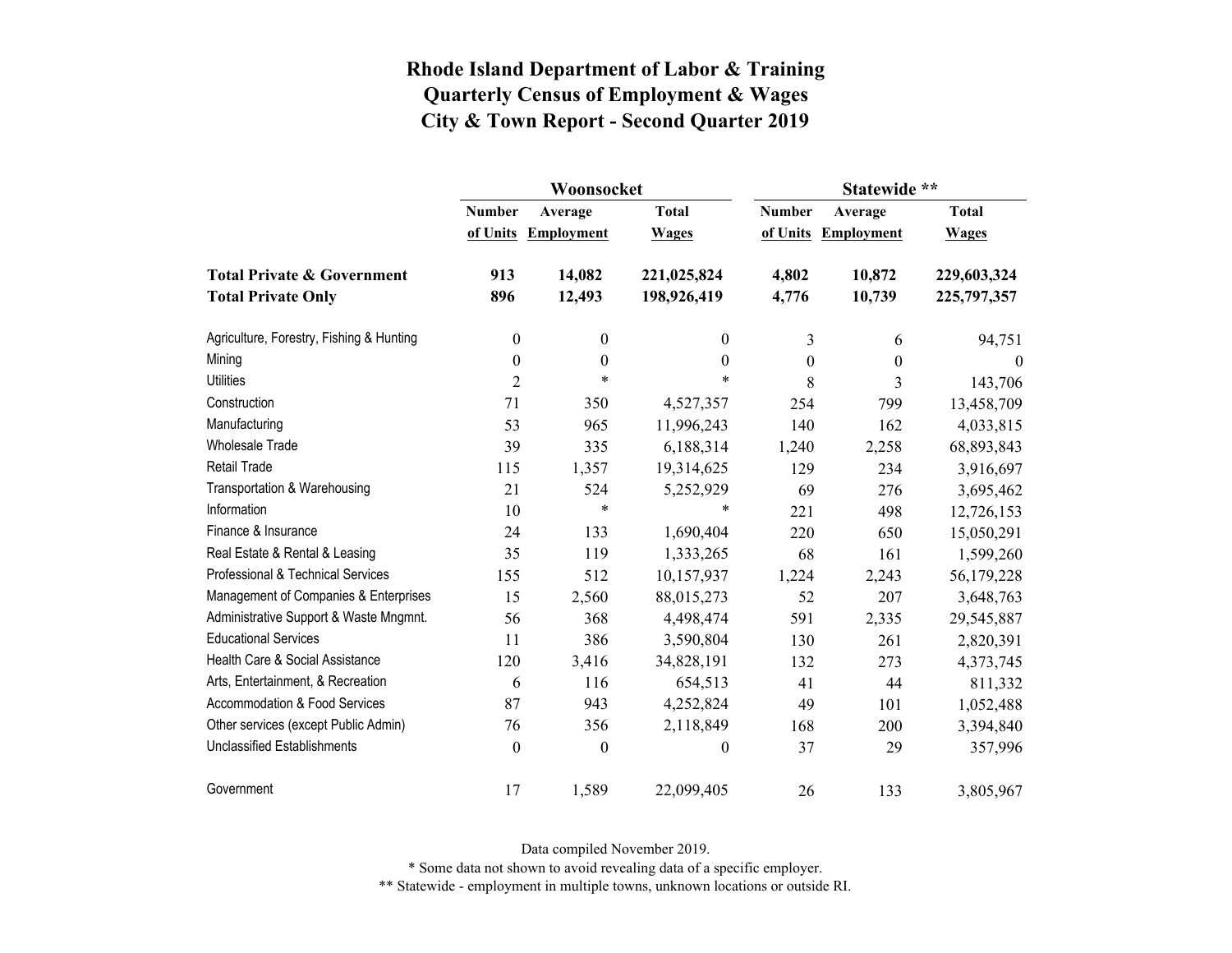|                                          | <b>Bristol County</b> |                   |              |                | <b>Kent County</b> |              |                | <b>Newport County</b> |              |  |
|------------------------------------------|-----------------------|-------------------|--------------|----------------|--------------------|--------------|----------------|-----------------------|--------------|--|
|                                          | <b>Number</b>         | Average           | <b>Total</b> | <b>Number</b>  | Average            | <b>Total</b> | <b>Number</b>  | Average               | <b>Total</b> |  |
|                                          | of Units              | <b>Employment</b> | <b>Wages</b> | of Units       | <b>Employment</b>  | <b>Wages</b> | of Units       | <b>Employment</b>     | <b>Wages</b> |  |
| <b>Total Private &amp; Government</b>    | 1,578                 | 14,058            | 154,786,050  | 5,589          | 76,911             | 936,005,076  | 3,403          | 42,305                | 571,480,800  |  |
| <b>Total Private Only</b>                | 1,543                 | 11,886            | 119,169,311  | 5,502          | 69,619             | 812,245,819  | 3,306          | 33,828                | 390,857,164  |  |
| Agriculture, Forestry, Fishing & Hunting | 3                     | 4                 | 15,110       | 16             | 62                 | 406,562      | 42             | 247                   | 1,808,938    |  |
| Mining                                   | $\boldsymbol{0}$      | $\boldsymbol{0}$  | $\mathbf{0}$ |                | $\ast$             | $\ast$       |                | $\ast$                |              |  |
| <b>Utilities</b>                         |                       | $\ast$            | $\ast$       | $\overline{4}$ | 32                 | 529,900      | $\overline{7}$ | 45                    | 1,165,746    |  |
| Construction                             | 192                   | 668               | 8,396,044    | 580            | 3,660              | 54,080,184   | 337            | 1,663                 | 22, 147, 238 |  |
| Manufacturing                            | 99                    | 1,642             | 20,528,859   | 207            | 5,832              | 101,365,300  | 91             | 2,311                 | 47, 121, 548 |  |
| Wholesale Trade                          | 93                    | 344               | 6,608,203    | 322            | 2,821              | 46,013,655   | 149            | 536                   | 9,490,009    |  |
| Retail Trade                             | 133                   | 1,142             | 8,114,082    | 632            | 10,906             | 89,364,441   | 421            | 4,209                 | 34,584,742   |  |
| Transportation & Warehousing             | 6                     | 118               | 1,008,889    | 115            | 3,179              | 35,955,539   | 74             | 651                   | 6,483,569    |  |
| Information                              | 28                    | 75                | 1,494,994    | 70             | 1,211              | 21,064,836   | 51             | 285                   | 5,747,019    |  |
| Finance & Insurance                      | 63                    | 466               | 6,277,247    | 311            | 3,313              | 61,732,705   | 129            | 1,103                 | 21,523,848   |  |
| Real Estate & Rental & Leasing           | 40                    | 124               | 1,566,271    | 209            | 1,492              | 16,371,505   | 115            | 566                   | 7,026,041    |  |
| Professional & Technical Services        | 196                   | 503               | 8,750,676    | 724            | 3,649              | 62,622,018   | 467            | 3,454                 | 62,408,242   |  |
| Management of Companies & Enterprises    | 9                     | 78                | 958,238      | 39             | 2,242              | 40,434,133   | 23             | 512                   | 18,895,273   |  |
| Administrative Support & Waste Mngmnt.   | 106                   | 494               | 4,493,790    | 406            | 4,196              | 36,995,870   | 267            | 1,303                 | 11,567,477   |  |
| <b>Educational Services</b>              | 39                    | 1,562             | 18,816,141   | 77             | 1,472              | 14,780,812   | 54             | 1,141                 | 15,304,210   |  |
| Health Care & Social Assistance          | 173                   | 1,787             | 15,668,924   | 688            | 12,801             | 157,971,954  | 251            | 4,465                 | 44,040,158   |  |
| Arts, Entertainment, & Recreation        | 42                    | 439               | 3,424,870    | 64             | 857                | 4,370,062    | 98             | 1,396                 | 14,989,362   |  |
| <b>Accommodation &amp; Food Services</b> | 130                   | 1,703             | 8,120,014    | 483            | 9,193              | 47,248,565   | 371            | 8,148                 | 52,111,865   |  |
| Other services (except Public Admin)     | 188                   | 735               | 4,902,379    | 552            | 2,697              | 20,821,700   | 357            | 1,789                 | 14,395,134   |  |
| Unclassified Establishments              | $\overline{2}$        | $\ast$            | $\ast$       | $\overline{2}$ | $\ast$             | $\ast$       |                | $\ast$                | $\ast$       |  |
| Government                               | 35                    | 2,173             | 35,616,739   | 87             | 7,291              | 123,759,257  | 97             | 8,477                 | 180,623,636  |  |

Data compiled November 2019.

\* Some data not shown to avoid revealing data of a specific employer.